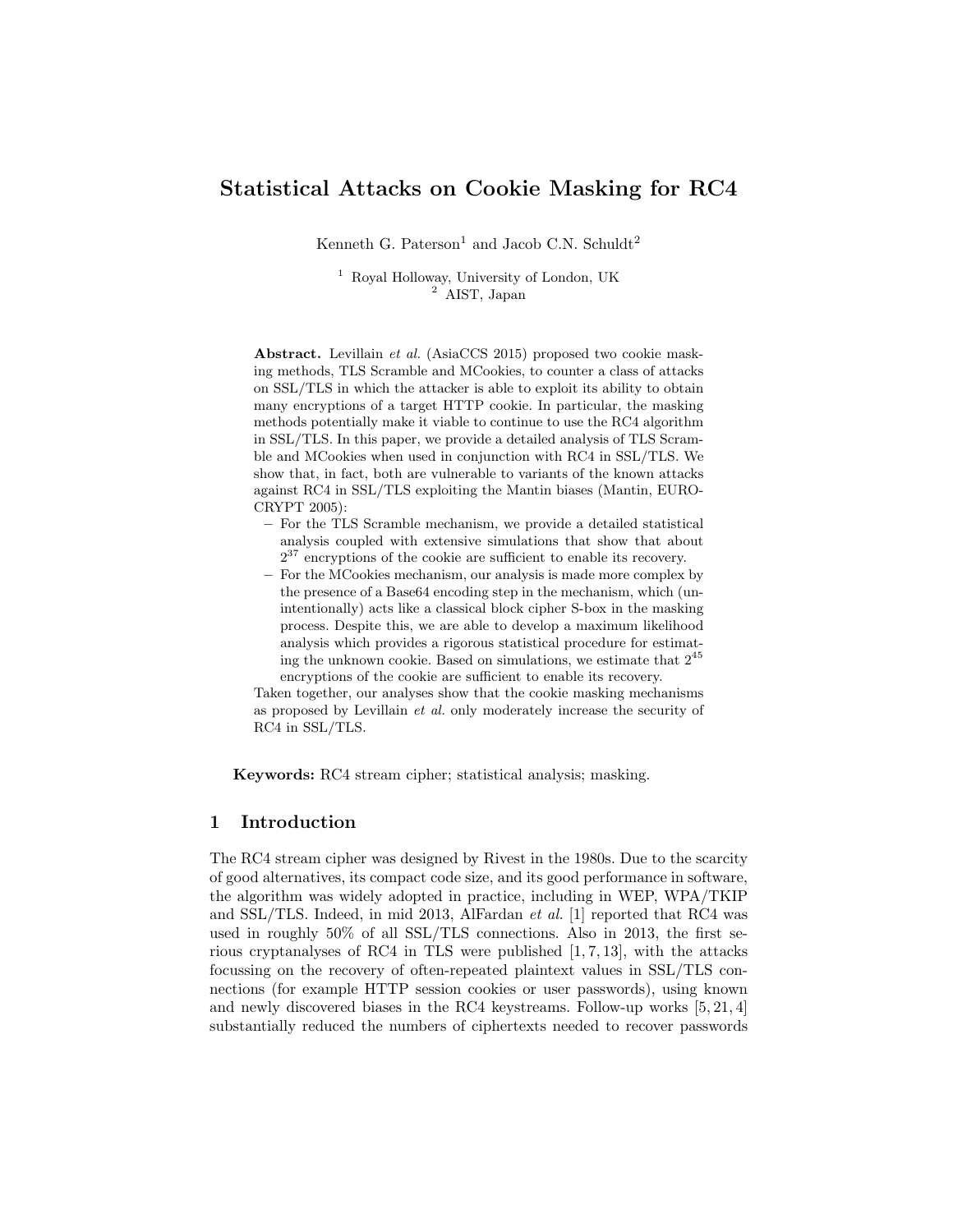and HTTP session cookies, by using more powerful biases and better statistical techniques, with the result being that the IETF eventually deprecated the use of RC4 in SSL/TLS [17]. Since the removal of RC4 in SSL/TLS from the main web browsers beginning in early 2016, the amount of RC4-protected traffic for this particular protocol has declined steeply. Attacks against the use of RC4 in WPA/TKIP can be found in [15, 14, 21], and detailed mathematical treatments of empirically discovered biases in RC4 can be found in [6, 19].

One significant effort at remediating attacks targeting HTTP session cookies in SSL/TLS was made by Levillain *et al.* [10]. Their main idea was to mask the HTTP session cookie s, roughly speaking sending a randomly generated mask m immediately followed by the XOR of the mask with the HTTP session cookie  $s \oplus m$  in place of the raw HTTP session cookie. This masking step removes the repeated plaintext needed for the known attacks against RC4 to succeed. In fact, this repeated plaintext requirement is common to a number of attacks against SSL/TLS, and the protection of RC4 was not the sole focus of [10]. Levillain et al. proposed two separate masking mechanisms, TLS Scramble and MCookies. These differ in the low-level implementation details but both follow the masking principle. Details of the two methods are given in Section 3.

Given the widely-deployed base of RC4 software, and the long-standing attractiveness of the algorithm to software developers, any attempt to resuscitate the algorithm for use in SSL/TLS is deserving of a thorough analysis. Moreover, the masking techniques of Levillain et al. are quite simple to understand and would be relatively easy for software engineers to deploy in practice, possibly easier than moving to a later version of TLS supporting more modern algorithms (e.g. AES-GCM in TLS 1.2). There is anecdotal evidence that RC4 is still in quite widespread use in legacy systems and data centres. In our opinion, this makes the cookie masking methods of [10] worthy of detailed examination when used in combination with RC4, even if RC4 is no longer considered a legitimate option for SSL/TLS in modern web browsers.<sup>3</sup>

In this paper, we provide such a study of the two masking countermeasures proposed by Levillain et al. [10]. We show that neither provides a great deal of additional security compared to the previous generations of attack on RC4 .

In particular, we show that the TLS Scramble mechanism is vulnerable to a variant of the attacks of [21, 4] exploiting the Mantin biases [11] in RC4. The Mantin biases informally mean that patterns of the form ABSAB occur slightly more frequently than expected in RC4 keystreams. Here,  $A$  and  $B$  are byte values, while  $S$  denotes a byte string, and the strength of the bias depends inversely on the length of  $S$ . Put another way, if one XORs an RC4 keystream with itself at a particular shift of  $\kappa$  bytes, then the result in consecutive byte positions is more likely to equal 0x00, 0x00 than any other pattern.

If we set  $\kappa$  to be the length of the mask m in the TLS Scramble mechanism, and then consider the XOR of a ciphertext corresponding to the plaintext  $m||s \oplus m$  with itself at a shift of  $\kappa$  byte positions, we see that the mask m is can-

<sup>&</sup>lt;sup>3</sup> And even though the authors of [10] themselves recommend phasing out RC4 rather than relying on their masking countermeasure.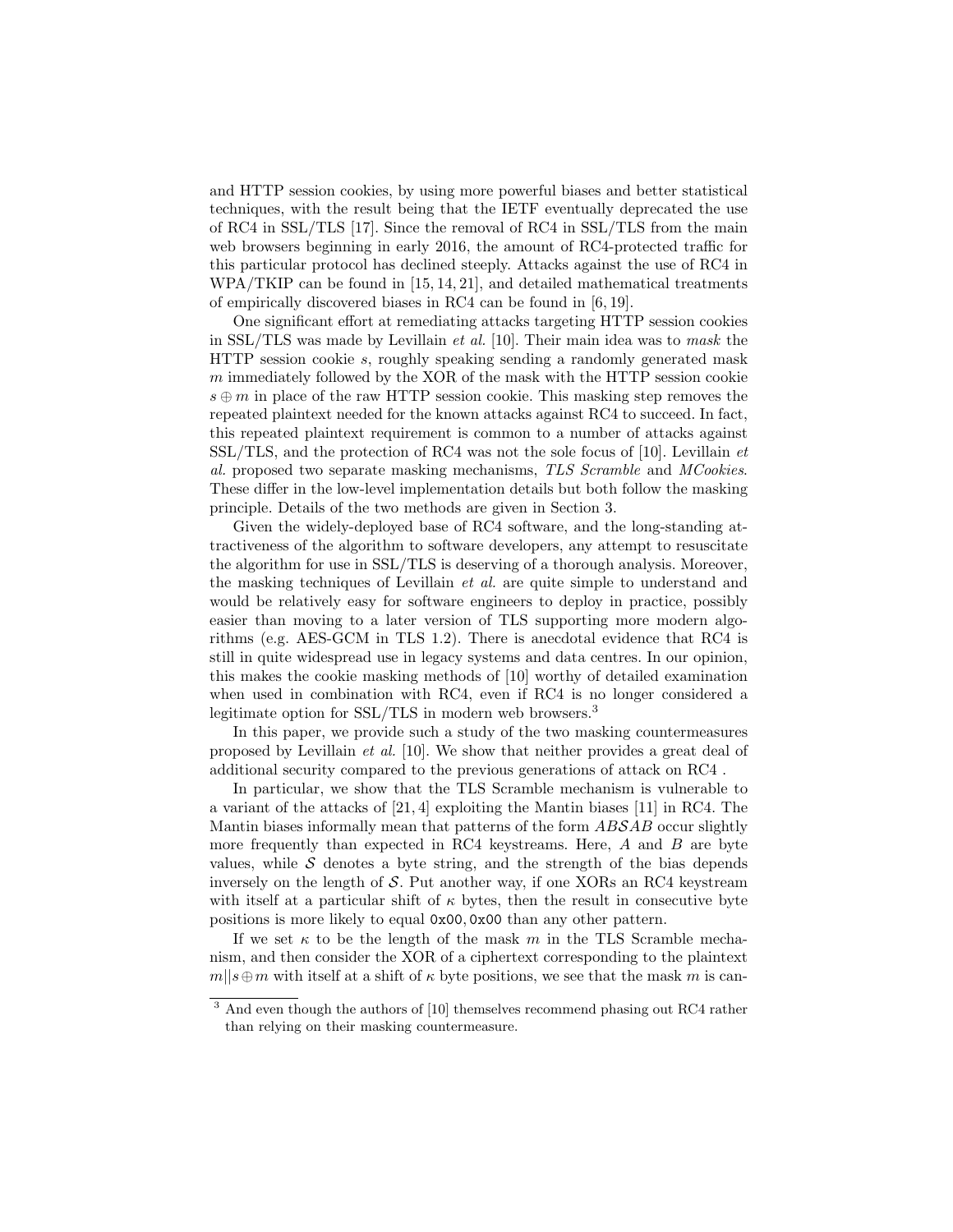celled out, while, because of the Mantin bias, so too is the keystream (at least, statistically speaking). Thus we will be able to recover the original plaintext value s. The actual attack on TLS Scramble is a little more involved than this, because in reality in the attack, we recover candidate pairs of plaintext bytes in consecutive positions  $(i, i + 1)$ , along with likelihood information for each candidate pair, and our task is to stitch together the overlapping pairs to create high likelihood candidates for s over multiple byte positions. However, the techniques introduced in [21, 4] are readily adapted to handle this task: these techniques use dynamic programming (principally, the list Viterbi algorithm [20]) to produce lists of candidates over multiple bytes given as inputs likelihood information for pairs of candidates on pairs of positions.

We provide a statistical analysis of the main part of our attack on TLS Scramble following the general approach introduced in [4]. This involves computing a log-likelihood function for a plaintext parameter corresponding to a pair of adjacent bytes from the cookie, and then showing how this likelihood can be maximised by evaluating a simple counting function on corresponding ciphertext bytes. We are able to approximate the distributions of the ciphertext counts, and, using theory of order statistics, compute the median rank of the log-likelihood of the true plaintext parameter as a function of the number of available ciphertexts, N. This enables us to make a prediction about the value of N needed for a successful attack in recovering each pair of cookie bytes. To complete the picture, we then give an experimental analysis of our attack on TLS Scramble when targeting complete HTTP cookies (rather than pairs of cookie bytes). The upshot is that, for TLS Scramble, an HTTP session cookie can be recovered using approximately 2<sup>37</sup> ciphertexts. This figure is not that much greater than the  $2^{30} - 2^{32}$  ciphertexts needed in previous attacks against RC4 in SSL/TLS [21, 4].

Our attack for the MCookies mechanism is more complex, mainly because this second mechanism involves an additional Base64 encoding step being applied separately to the mask and the masked cookie prior to encryption with RC4. This encoding step maps 6-bit blocks of raw binary data to 8-bit printable ASCII values. Because of this extra encoding step, our XOR trick above no longer works directly. However, we still wish to XOR ciphertexts with themselves at fixed shifts to statistically remove the RC4 keystreams (recalling how the Mantin bias effects this on our behalf). We are then forced to deal with the XORdifferential properties of the Base64 encoding map. It transpires that the Base64 encoding negatively affects the statistical effectiveness of our attack and increases its ciphertext requirements, but not too badly. At a high level, this is because Base64 encoding, when considered as a 6-bit to 8-bit S-Box, has less than ideal differential properties.

We are able to obtain a closed-form expression giving the log-likelihoods of pairs of 6-bit plaintext values from the original cookie in terms of a scaled count over ciphertext bytes, with the scale factors being derived from differential properties of the Base64 encoding. Maximising this expression immediately leads to an efficient attack recovering adjacent pairs of 6-bit plaintexts. We are then able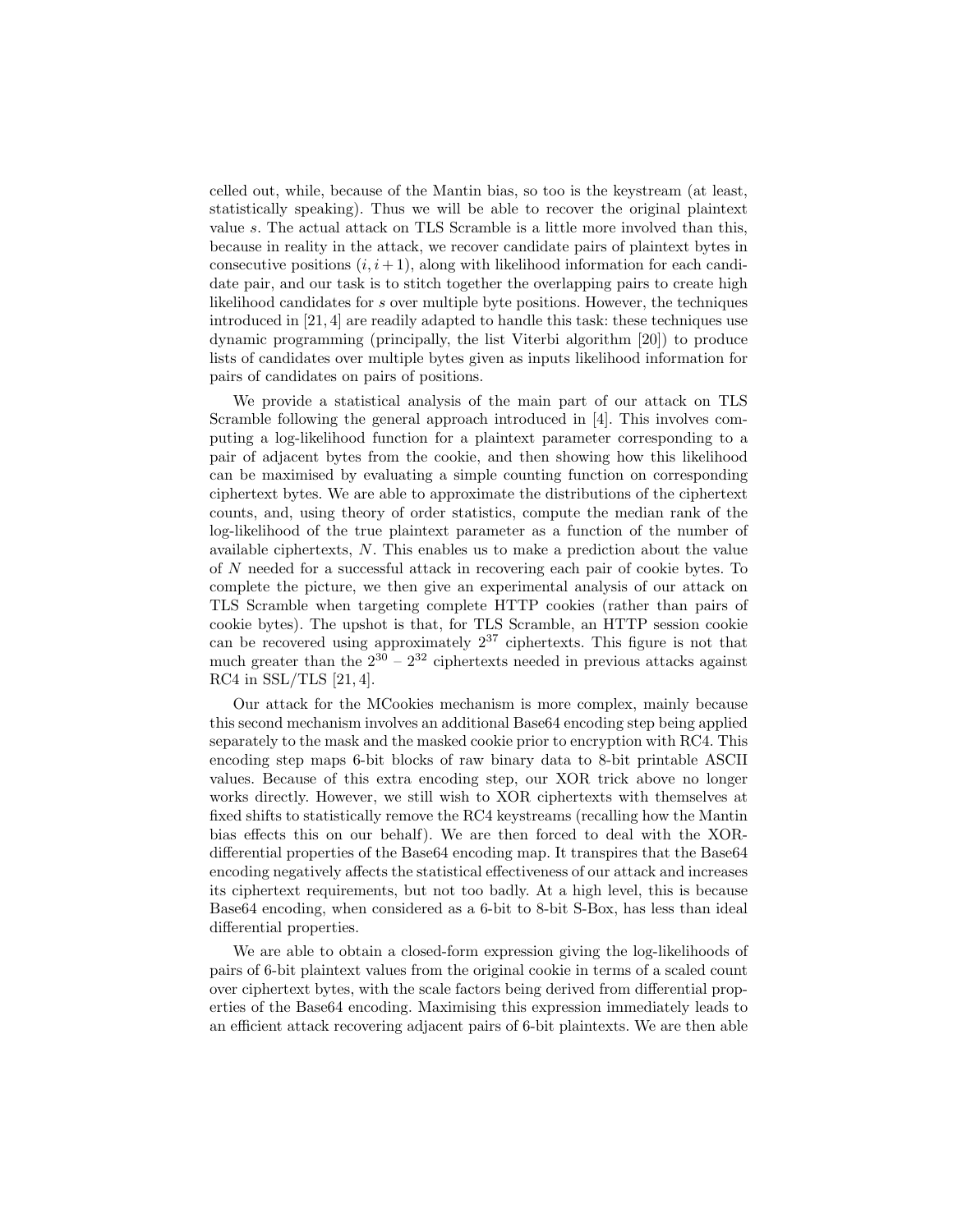to compute the approximate distribution of our log-likelihood statistic, and using this, develop a thorough understanding of which cookie values are likely to be difficult to recover in our attack, and why. In short, the difficult cookie values are the ones for which the corresponding rows in the difference table for the Base64 encoding take on many small values. This cookie-dependent attack behaviour is in contrast to previous attacks in the literature. Finally, we use an experimental analysis to judge the effectiveness of our attacks. We find that around  $2^{45}$  ciphertexts are sufficient to recover the target cookie with good probability. This is substantially greater than the numbers needed in previous attacks [21, 4] and for our attack on the TLS Scramble mechanism, but much worse than the security properties claimed for the MCookies mechanism in [10].

In tandem, our two attacks indicate that the cookie masking mechanisms of Levillain *et al.* [10] only moderately increase the security of RC4 in SSL/TLS. We therefore do not recommend it for adoption.

#### 1.1 Paper Organisation

In Section 2 we provide more background on the RC4 algorithm and the specific Mantin biases that we will use in our attacks, while in Section 3 we describe the two different masking techniques of [10], TLS Scramble and MCookies. Section 4 describes our attack on the TLS Scramble mechanism, while Section 5 develops our attack on MCookies. In Section 6 we report our experimental results, and in Section 7 we report our conclusions.

## 2 Background

#### 2.1 The RC4 algorithm

RC4 allows for variable-length key sizes, anywhere from 40 to 256 bits, and consists of two algorithms, namely, a key scheduling algorithm (KSA) and a pseudo-random generation algorithm (PRGA). The KSA takes as input an lbyte key and produces the initial internal state  $st_0 = (i, j, S)$  for the PRGA; S is the canonical representation of a permutation of the numbers from 0 to 255 where the permutation is a function of the *l*-byte key, and i and j are indices for  $S$ . The KSA is specified in Algorithm 1 where  $K$  represents the *l*-byte key array and S the 256-byte state array. Given the internal state  $st_r$ , the PRGA will generate a keystream byte  $Z_{r+1}$  as specified in Algorithm 2.

For an overview of how RC4 is used in TLS, see [1, 5]. The salient points for our analysis are as follows: in each TLS connection, RC4 is keyed with a 128-bit key that is effectively uniformly random; this key is used throughout the lifetime of a TLS connection, with the single keystream of bytes that it produces being split up into chunks as needed to encrypt plaintext records using a simple byte-by-byte XOR operation.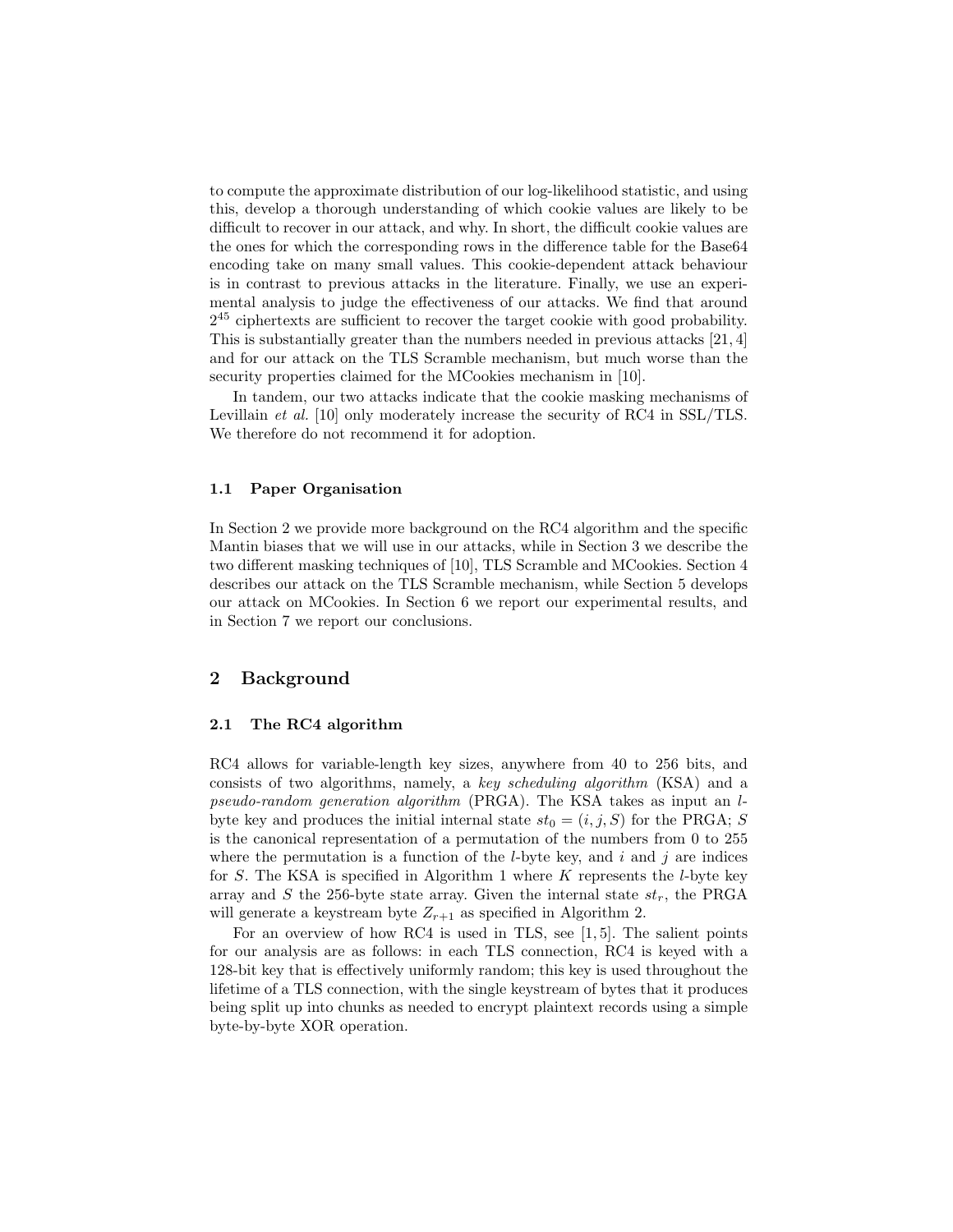| <b>Algorithm 1:</b> RC4 key schedul-                                                      | <b>Algorithm 2:</b> RC4 keystream                                                                             |  |  |  |  |  |
|-------------------------------------------------------------------------------------------|---------------------------------------------------------------------------------------------------------------|--|--|--|--|--|
| ing (KSA)                                                                                 | generator (PRGA)                                                                                              |  |  |  |  |  |
| <b>input</b> : key K of l bytes                                                           | <b>input</b> : internal state $st_r$                                                                          |  |  |  |  |  |
| <b>output:</b> initial internal state $st_0$                                              | <b>output:</b> keystream byte $Z_{r+1}$                                                                       |  |  |  |  |  |
| begin                                                                                     | updated state $st_{r+1}$                                                                                      |  |  |  |  |  |
| for $i = 0$ to 255 do                                                                     | begin                                                                                                         |  |  |  |  |  |
| $\mid S[i] \leftarrow i$                                                                  | parse $(i, j, S) \leftarrow st_r$                                                                             |  |  |  |  |  |
| $i \leftarrow 0$                                                                          | $i \leftarrow i + 1$                                                                                          |  |  |  |  |  |
| for $i = 0$ to 255 do                                                                     | $i \leftarrow i + S[i]$                                                                                       |  |  |  |  |  |
| $j \leftarrow j + S[i] + K[i \mod l]$                                                     | swap(S[i], S[j])                                                                                              |  |  |  |  |  |
| $swap(S[i], S[j])$<br>$i, j \leftarrow 0$<br>$st_0 \leftarrow (i, j, S)$<br>return $st_0$ | $Z_{r+1} \leftarrow S[S[i] + S[i]]$<br>$st_{r+1} \leftarrow (i, j, S)$<br><b>return</b> $(Z_{r+1}, st_{r+1})$ |  |  |  |  |  |

Fig. 1: Algorithms implementing the RC4 stream cipher. All additions are performed modulo 256.

#### 2.2 The Mantin Biases

Many biases in the RC4 algorithm's outputs have been discovered over the years. Amongst the most powerful and useful for cryptanalysis are the Mantin biases  $[11]$ , as exploited in  $[13, 21, 4]$ .

The following result is a restatement of Theorem 1 of Mantin [11], concerning the probability of occurrence of byte strings of the form  $ABSAB$  in RC4 outputs. Here A and B represent bytes and S denotes an arbitrary byte string of a particular length G.

**Result 1** Let  $G \geq 0$  be a small integer and let

$$
\delta_G = \frac{e^{(-4-8G)/256}}{256}.
$$

Under the assumption that the RC4 state is a random permutation at step r, then

$$
Pr [(Z_r, Z_{r+1}) = (Z_{r+G+2}, Z_{r+G+3})] = 2^{-16} (1 + \delta_G).
$$

Notice that for small values of G, the value of  $\delta_G$  is quite close to  $2^{-8}$ , meaning that the probability in the above result is about  $2^{-16}(1+2^{-8})$ , so that the relative size of the bias is about 1/256. This is rather small but significant for cryptanalysis when many ciphertexts are available.

Another way of thinking of the result is that it states that, for a shift of  $G+2$ positions, the XOR of an RC4 keystream with itself in two consecutive positions is equal to (0x00, 0x00) with frequency approximately  $2^{-16} \cdot \delta_G$  larger than the  $2^{-16}$  expected for a truly random sequence. This is under the assumption that the RC4 state is well-approximated by a random permutation at step  $r$ .

The approximate correctness of the above result for RC4 with random keys was experimentally confirmed in  $[11]$  for values of G up to 64 and for long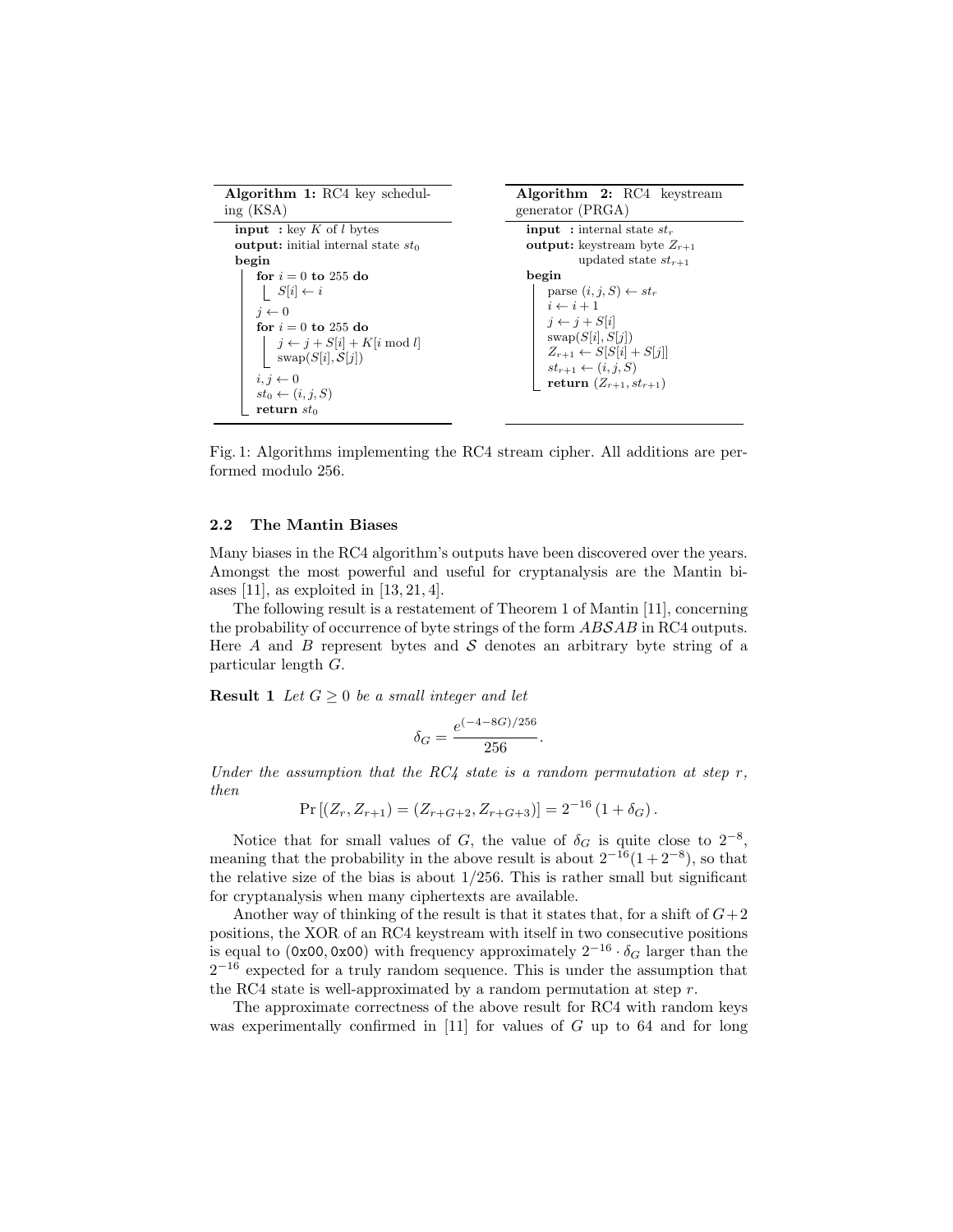keystreams (i.e. large  $r$  values). Further confirmation for the same range of  $G$  and for relatively short keystreams was provided in [16]. A more detailed investigation of the Mantin biases was conducted in [4]. It was shown there that the biases are absent for a small number of specific  $(A, B)$  byte pairs and stronger for other pairs; however, when averaged over the possible  $(A, B)$  pairs, the bias was found to arise with roughly the probability predicted by Result 1.

## 3 Cookie Masking Countermeasures for HTTPS

In [10], Levillain *et al.* proposed two mechanisms, TLS Scramble and MCookies, for mitigating the known attacks against various versions of TLS. Both mechanisms are described as providing defense-in-depth, and are based on the masking principle. More specifically, Levillain et al. observed that a common prerequisite of the known attacks against TLS is the attacker's ability to obtain multiple encryptions of the secret s the attack aims at recovering. Inspired by the countermeasures against side-channel attacks, the authors proposed to mask s with a randomly generated mask  $m$ , each time s is sent i.e. as opposed to sending s, the pair  $(m, s \oplus m)$  is sent instead. This allows the receiver to easily recover the original s while ensuring that the message  $(m, s \oplus m)$  sent under the protection of TLS changes each time  $s$  is sent, thereby obstructing the attacks. In the following, we describe the details of how the two mechanisms proposed in [10] apply this principle.

#### 3.1 TLS Scramble

The TLS Scramble mechanism, as the name suggests, is implemented at the transport layer as an extension of TLS. Specifically, TLS Scramble makes clever use of the support in TLS for compression of the data to be sent, and implements masking as an alternative compression algorithm. The compression algorithm is parameterized by a parameter  $\kappa$  denoting the length of the mask used, and is specified in  $[10]$  as the following three-step procedure with input a plaintext  $P$ :

- 1. Generate a  $\kappa$ -byte random string m.
- 2. Repeat and possibly truncate m to create a new string M such that  $|M| =$  $|P|$  i.e. the length of M is equal to that of P.
- 3. Return the string  $X = m||(M \oplus P)$ , where  $||$  denotes concatenation. Note that  $|X| = |P| + \kappa$ .

The corresponding decompression algorithm is straightforward, and reverses the above process by extracting the first  $\kappa$  bytes from the received string X, reconstructing  $M$  from this, and finally obtaining the plaintext  $P$  by XORing the  $|X| - \kappa$  last bytes of X with M. TLS allows a compression algorithm to return a plaintext record that is at most 1024 bytes larger than the original plaintext, which implies that  $\kappa \leq 1024$ .

As TLS Scramble replaces the compression mechanism of TLS, protection against the CRIME and TIME [18] attacks is trivially achieved. Note, however,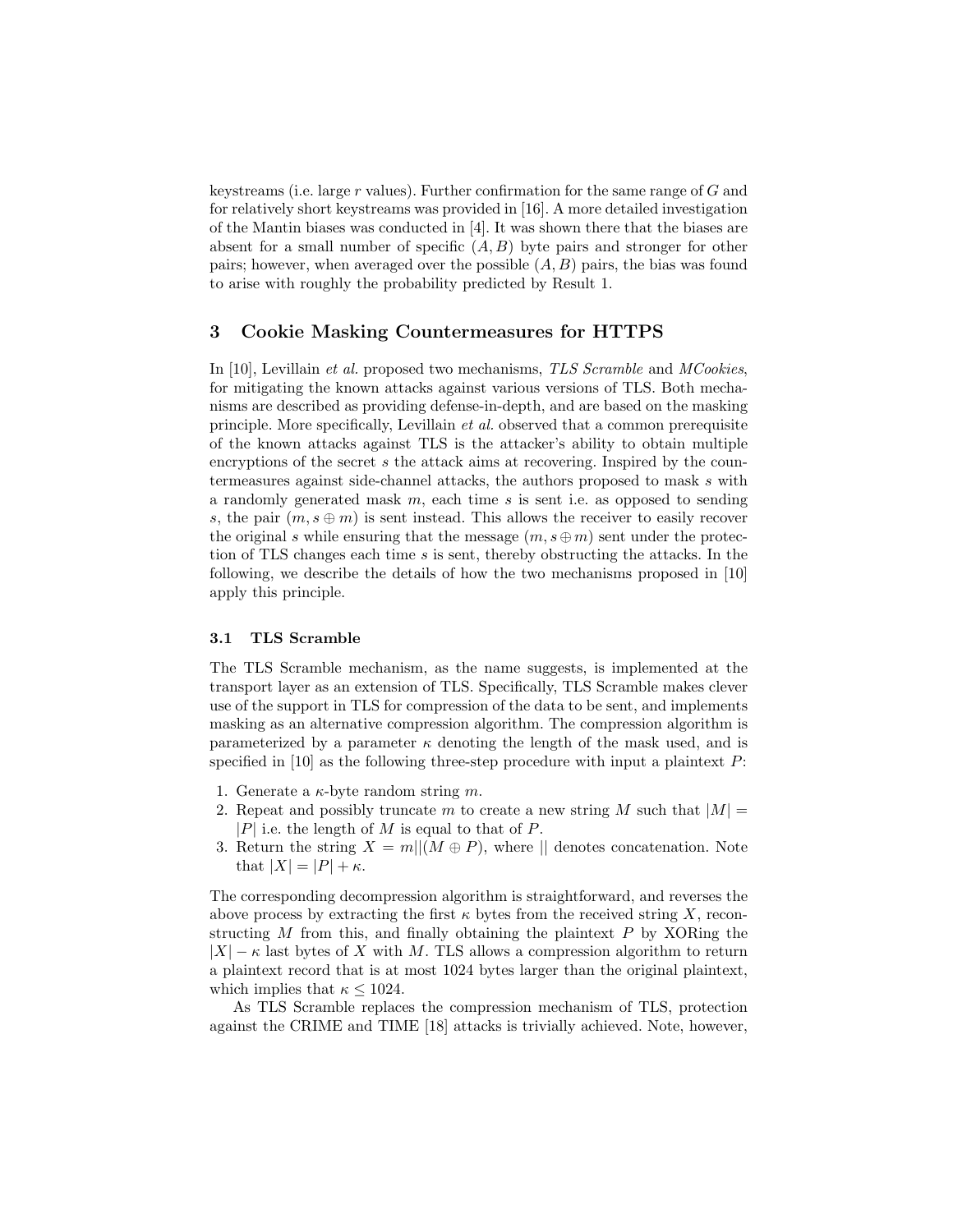that attacks similar to CRIME and TIME might still be possible if compression of the plaintext data is done in the application layer. Levillain et al. furthermore claim that TLS Scramble provides protection against BEAST, Lucky 13 [2], RC4 biases [1, 7, 13, 5, 21, 4], and POODLE [12] attacks when using the recommended parameter  $\kappa \geq 8$ .

#### 3.2 MCookies

The second mechanism from [10], MCookies, introduces masking in the application layer by modifying how web servers handle secure HTTP cookies. Specifically, the HTTP protocol allows a web server to define a cookie to be stored by the client, which will then include the stored cookie on subsequent requests to the same origin. This enables the web server to authenticate requests coming from clients who have already authenticated themselves, e.g. by providing the correct login credentials at the beginning of the HTTP session. In this case, cookie recovery is a desirable goal for a potential attacker, as this would allow him to impersonate clients. MCookies aims at strengthening the protection of cookies when the HTTP session is protected by TLS (i.e. HTTPS) by additionally masking the cookies. Concretely, MCookies modifies the HTTP server behaviour as follows:

- Cookie definition When the web server receives a set-cookie request from a web application, e.g. for cookie name  $SESSID$  and cookie value V, it generates a random mask M such that  $|M| = |V|$ , and constructs a masked set-cookie header of the form  $Set-cookie:SESSID = M : M \oplus V$  (as opposed to the normal unmasked header  $Set-cookie:SESSID = V$ .
- Cookie restitution and redefinition Upon receiving a request containing  $SESSID = X : Y$ , the web server sends  $SESSID = X \oplus Y$  to the web application, which corresponds to the original, unmasked cookie. In its response to the client, the web application will then either (1) redefine the cookie, which corresponds to the cookie definition above, (2) erase the cookie, in which case the web server will not have to take further action, or (3) leave the cookie unchanged, in which case the web server redefines the cookie V by generating a new mask  $M'$  such  $|M'| = |V|$ , and sets the new cookie value to  $M'$ :  $M' \oplus V$  as in the cookie definition above.

For maximal compatibility, the characters used in cookies are typically restricted to a subset of the printable ASCII character set. Base64 encoding [8] is recommended for this purpose in RFC 6265 [3]. Since both the mask  $M$  and the masked cookie  $M \oplus V$  are (unless otherwise processed) raw binary values, the authors of [10] indeed suggest to use a Base64 encoding of these values (see footnote 8, page 231 of [10]). While this might seem like a technical detail less relevant to security, it plays a significant role in the attack against MCookies presented in Section 5.

The MCookies mechanism described above only modifies the server behaviour. Hence, an active attacker capable of either preventing messages from the client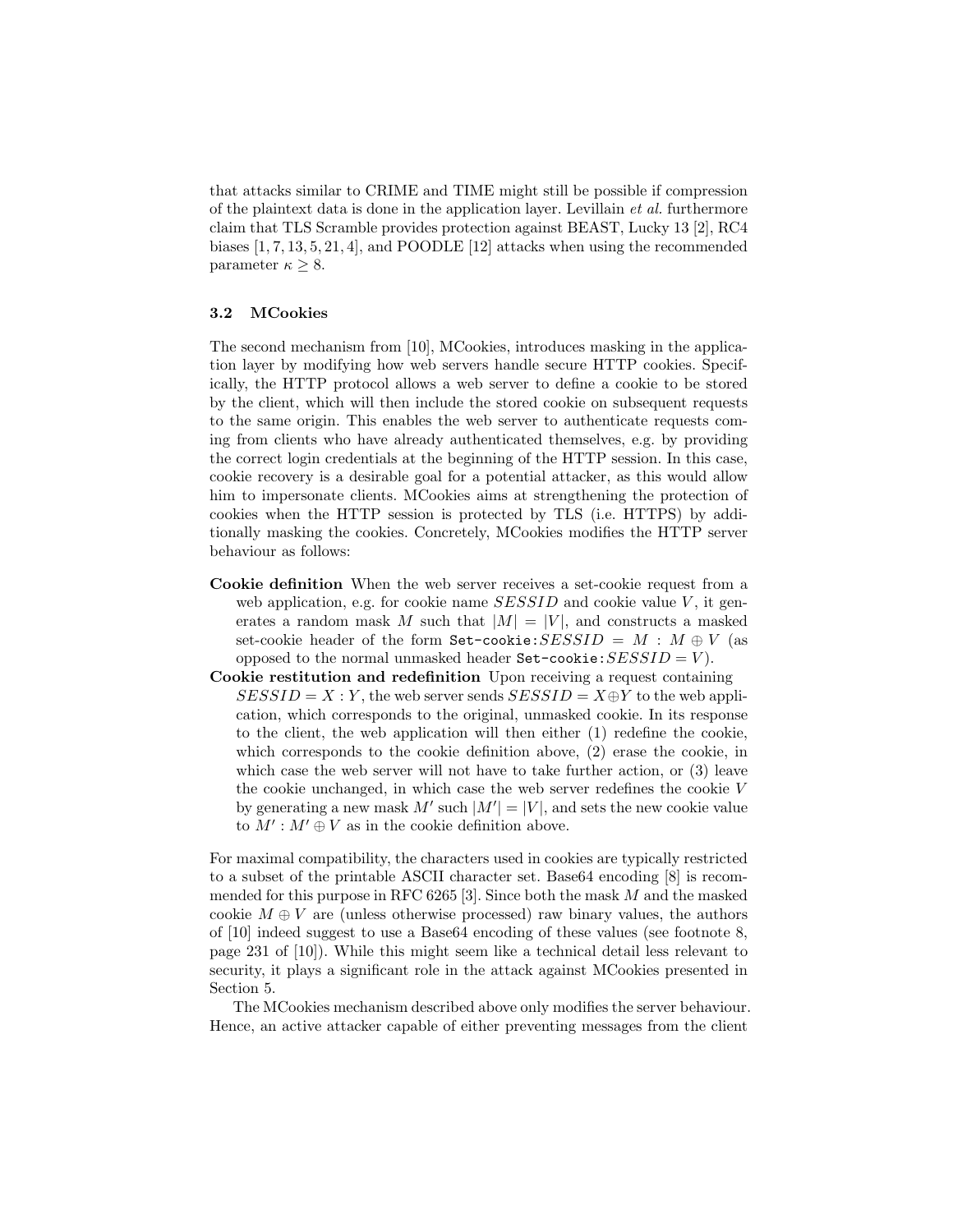from reaching the server or otherwise ensuring that the server will not respond e.g. by causing a server-side error, will still be able to make the client repeatedly send the same cookie value over and over again, and thereby sidestep the counter measure implemented by MCookies. To address this, Levillain et al. propose an extension of MCookies which modifies the behaviour of clients as well. The extension is made possible by introducing a new cookie attribute, masked, which the server can use to indicate to the client that the corresponding cookie should be treated as a masked cookie. Upon receiving a cookie with attribute masked, a compatible client will respond by masking the cookie as described above i.e. it will generate a mask M and set the cookie value to  $M : M \oplus V$ , and include the masked cookie in a new header field Masked-Cookie in the response to the server. Hence, when no changes are made to the cookie, the server will not have to include the masked cookie when responding to a client request, and can rely on the client to mask the cookie using a new random mask for each new request. For non-compatible clients, the server would have to resort to the MCookies mechanism described above, which does not require the client to be aware of the masking.

Both MCookies and the client-side extension are claimed to provide protection against BEAST, RC4 biases  $[1, 7, 13, 5, 21, 4]$ , and POODLE  $[12]$ , whereas the client-side extension is claimed to additionally provide protection against Lucky 13 [2].

## 4 Attack on TLS Scramble

#### 4.1 Setting for the Attacks

In this section and the next, we will present attacks against the TLS Scramble and MCookies mechanisms when used in combination with SSL/TLS and when the RC4 algorithm is used for encryption in SSL/TLS. We begin by describing the setting for both attacks, before focussing in the remainder of this section on TLS Scramble.

Both attacks are in the broadcast setting i.e. it is assumed that the attacker has access to multiple encryptions of the target plaintext. In our setting, this target is an HTTP cookie. This assumption holds in practice because of the attacker's ability to inject code (e.g. Javascript) into the client's browser. This code starts SSL/TLS connections to the server, into which the browser automatically places the target cookie.

Furthermore, we assume that the position of the targeted cookie and the surrounding plaintext bytes are known. This is true in our setting because of the highly structured and predictable nature of the initial messages in HTTP connections into which the target cookie is placed.

Finally, it is sufficient for an attack to output a list of candidate values for the cookie, since at the end of the attack, many candidates can be tried in turn to see if they are accepted by the server as the correct value. For example, in [4], lists containing up to  $2^{18}$  queries are used, while in [21], lists of size  $2^{23}$  were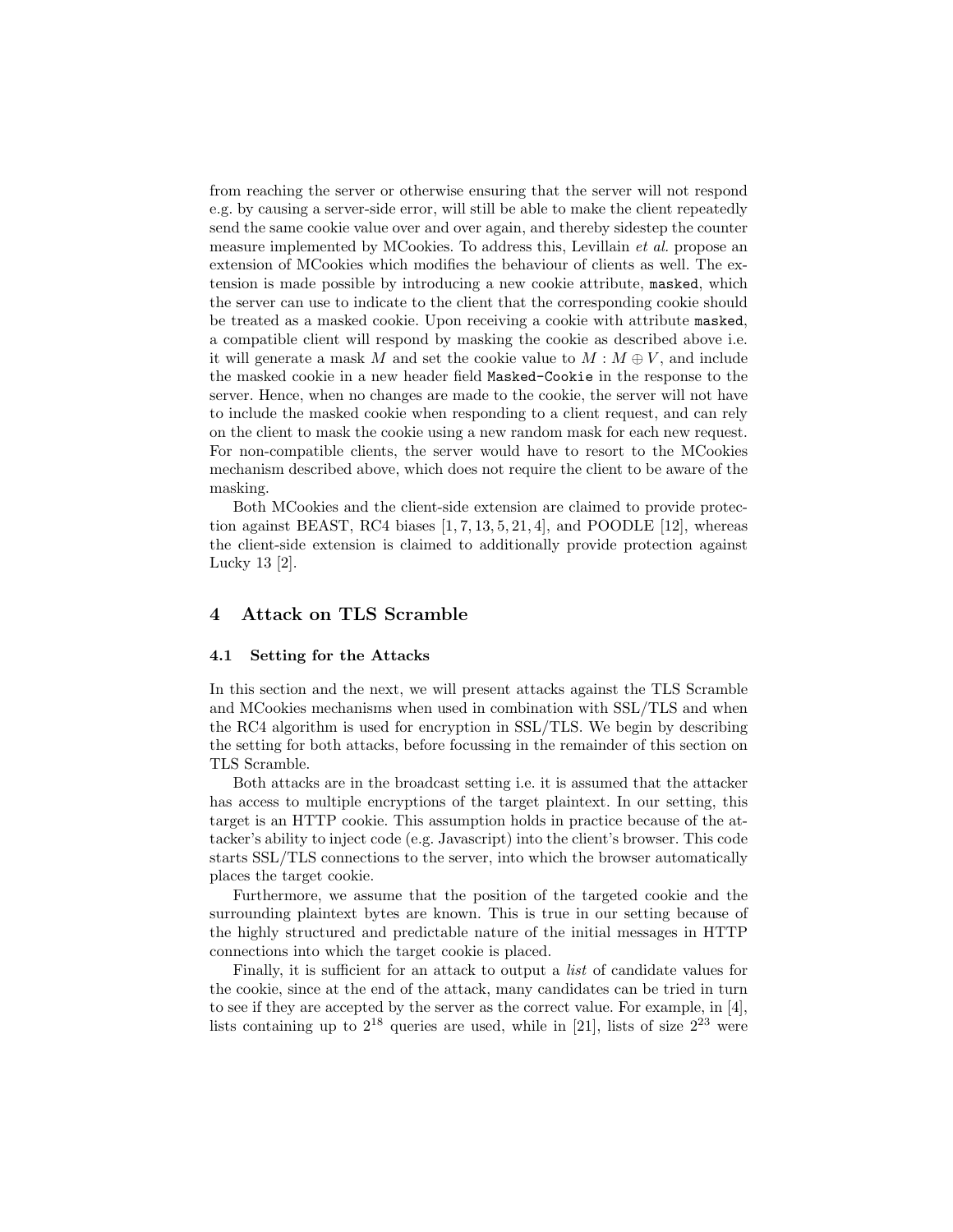used in the most powerful attack. This assumption means that an attack can be considered successful whenever the correct cookie is contained in the output list. This makes it significantly easier to obtain a high success rate compared to attacks which are judged successful only if they output a single cookie candidate that is correct.

These attack assumptions are entirely realistic for SSL/TLS-protected HTTP sessions – see  $[1, 21, 4]$  for a more detailed discussion.

The attacks are based on using the Mantin bias which, recall, can be phrased as follows: Let  $z_i$  denote the *i*th keystream byte generated using RC4 with a randomly chosen key and let

$$
\delta_G = \frac{e^{(-4-8G)/256}}{256}.
$$

Then  $Pr[(z_i, z_{i+1}) = (z_{i+2+G}, z_{i+3+G})] = 2^{-16}(1 + \delta_G)$ . In other words, the chance of a keystream byte pair repeating has a relative bias of  $\delta_G$ , where G denotes the number of keystream bytes (or gap) between the pairs.

#### 4.2 Recovering Two Cookie Bytes with a Single Ciphertext

For the remainder of this section, we focus on TLS Scramble.

Recall that TLS Scramble masks the entire plaintext with a mask M constructed by repeated concatenation (and possible truncation) of a randomly chosen  $\kappa$ -byte mask m. Let  $m = m_1 \cdots m_\kappa$ , where each  $m_i$  corresponds to a byte value.

Consider first a single encryption of a byte pair from a target cookie at location *i*,  $(v_i, v_{i+1})$ , and let  $(c_i, c_{i+1})$  denote the corresponding ciphertext byte pair. For notational convenience, we will assume that the mask  $m$  is exactly aligned with  $(v_i, v_{i+1})$  i.e.  $v_i$  will be masked with  $m_1$  and  $v_{i+1}$  will be masked with  $m_2$  (the attack will work equally well when this is not the case). We can now express  $(c_i, c_{i+1})$  as

$$
(c_i, c_{i+1}) = (v_i \oplus m_1 \oplus z_i, v_{i+1} \oplus m_2 \oplus z_{i+1})
$$

where  $z_j$  is the j<sup>th</sup> RC4 keystream byte. Furthermore, we may assume that the plaintext byte pair  $(v_{i-\kappa}, v_{i+1-\kappa})$  at location  $i-\kappa$  is known. The ciphertext byte pair  $(c_{i-\kappa}, c_{i+1-\kappa})$  corresponding to the encryption of  $(v_{i-\kappa}, v_{i+1-\kappa})$  can then be expressed as:

$$
(c_{i-\kappa},c_{i+1-\kappa})=(v_{i-\kappa}\oplus m_1\oplus z_{i-\kappa},v_{i+1-\kappa}\oplus m_2\oplus z_{i+1-\kappa}).
$$

Note that due to the distance of exactly  $\kappa$  between the byte pairs  $(v_i, v_{i+1})$  and  $(v_{i-\kappa}, v_{i+1-\kappa})$ , the same bytes,  $m_1$  and  $m_2$ , are used in the masking. Hence, by XORing the two ciphertext byte pairs and the known plaintext byte pair, we obtain the byte pair

$$
(x_i, x_{i+1}) = (c_i, c_{i+1}) \oplus (c_{i-\kappa}, c_{i+1-\kappa}) \oplus (v_{i-\kappa}, v_{i+1-\kappa})
$$
  
= 
$$
(v_i \oplus z_i \oplus z_{i-\kappa}, v_{i+1} \oplus z_{i+1} \oplus z_{i+1-\kappa})
$$
 (1)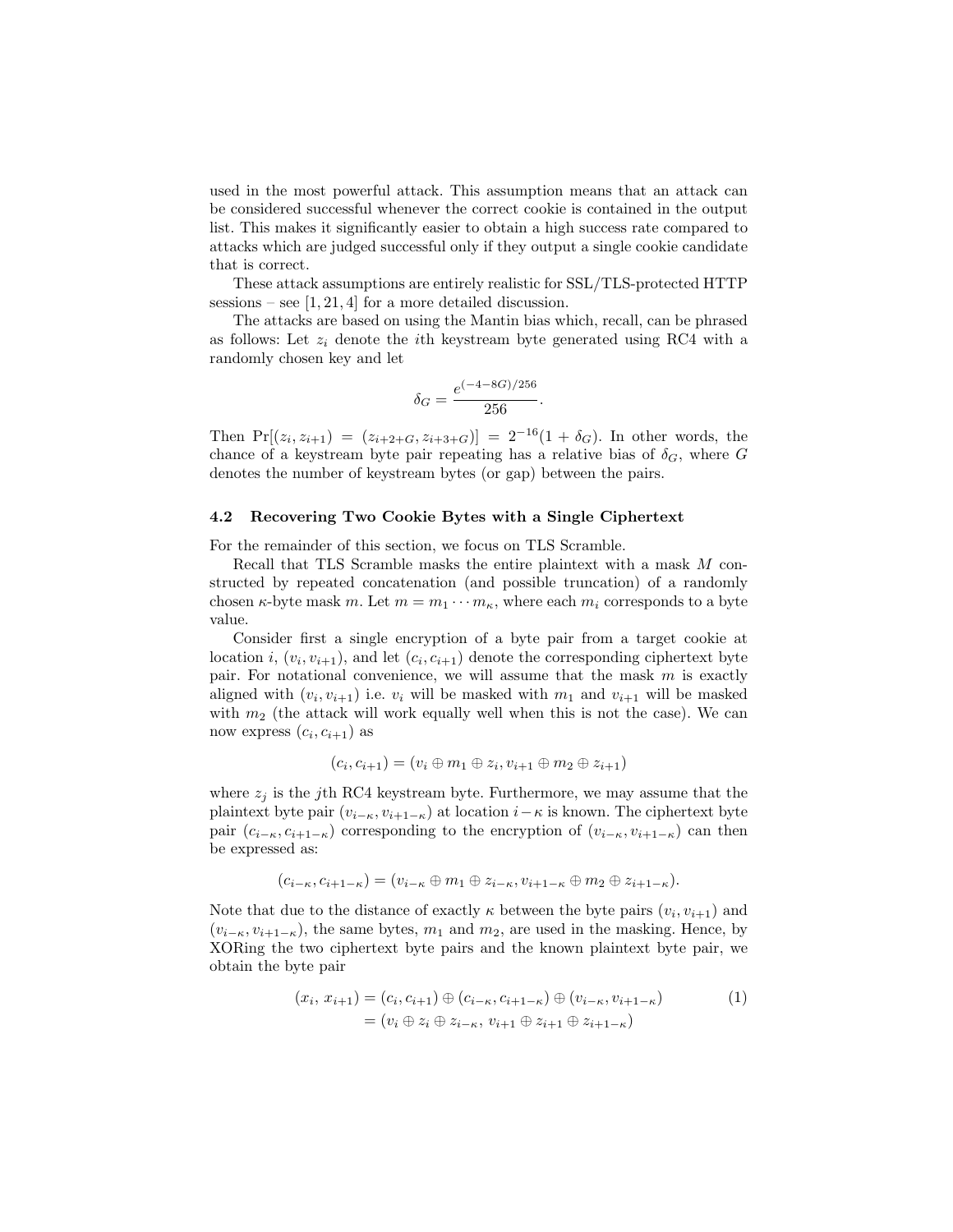Note that if  $(z_i, z_{i+1}) = (z_{i-\kappa}, z_{i+1-\kappa})$ , we have that  $(x_i, x_{i+1}) = (v_i, v_{i+1})$ . Furthermore, due to the Mantin bias, we know that the probability that  $(z_i, z_{i+1}) =$  $(z_{i-\kappa}, z_{i+1-\kappa})$  occurs has a relative bias of  $\delta_{\kappa-2}$ . In other words,  $(x_i, x_{i+1})$  will take on the value of the target cookie byte pair  $(v_i, v_{i+1})$  slightly more often than any other value. This makes it possible to recover  $(v_i, v_{i+1})$  in the attack.

More formally, let X denote the random variable taking on values  $(x_i, x_{i+1})$ computed as in equation (1) for encryptions using a random RC4 key. Furthermore, let  $\theta = (v_i, v_{i+1})$  be a parameter specifying the target cookie byte pair. Then, from the Mantin bias, it follows that

$$
\Pr[X = (x_i, x_{i+1}) | \theta] \approx \begin{cases} 2^{-16} (1 + \delta_{\kappa - 2}) & \text{if } \theta = (x_i, x_{i+1}), \\ 2^{-16} & \text{otherwise} \end{cases}
$$

assuming the absence of other biases. This implies that, given the observation  $(x_i, x_{i+1})$ , the likelihood of the parameter  $\theta$  is given by

$$
L[\theta \; ; \; (x_i, x_{i+1})] = \Pr[X = (x_i, x_{i+1}) \; | \; \theta] \approx \begin{cases} 2^{-16} (1 + \delta_{\kappa - 2}) & \text{if } \theta = (x_i, x_{i+1}), \\ 2^{-16} & \text{otherwise.} \end{cases}
$$

Applying the method of maximum likelihood estimation would immediately suggest setting  $\hat{\theta}$ , the maximum likelihood estimator for  $\theta$ , to  $(x_i, x_{i+1})$  as computed in equation (1).

#### 4.3 Recovering Two Cookie Bytes with Many Ciphertexts

The above analysis only considers a single ciphertext. However, it is assumed that multiple encryptions of the target cookie (and known plaintext in offset positions) are available to the attacker, and we wish to make use of all of these ciphertexts in a likelihood analysis.

Let  $N$  denote the number of ciphertexts available and let  $% \mathcal{N}$ 

$$
\boldsymbol{X}_i = \left( (x_i^{(1)}, x_{i+1}^{(1)}), \dots, (x_i^{(N)}, x_{i+1}^{(N)}) \right)
$$

denote the vector of byte pairs obtained from these as shown in equation (1). Furthermore, let

$$
S(\theta; \mathbf{X}_i) = |\{ (x_i^{(j)}, x_{i+1}^{(j)}) = \theta \mid 1 \le j \le N \}|
$$

That is,  $S(\theta; X_i)$  counts the number of byte pairs  $(x_i^{(j)}, x_{i+1}^{(j)})$  from  $X_i$  which are equal to the parameter  $\theta$ . Extending the above likelihood expression to take into account  $N$  ciphertexts instead of a single one, we obtain:

$$
L[\theta \; ; \; \mathbf{X}_i] = \Pr[\mathbf{X}_i \; | \; \theta] = \prod_j \Pr[X^j = (x_i^{(j)}, x_{i+1}^{(j)}) \; | \; \theta] \approx 2^{-16N} (1 + \delta_{\kappa - 2})^{S(\theta; \mathbf{X}_i)}
$$

where the last equality follows by noting that, for the  $N - S(\theta; \mathbf{X}_i)$  cases where  $(x_i^{(j)}, x_{i+1}^{(j)}) \neq \theta$ , the probability  $\Pr[X^j = (x_i^{(j)}, x_{i+1}^{(j)}) | \theta]$  is approximately equal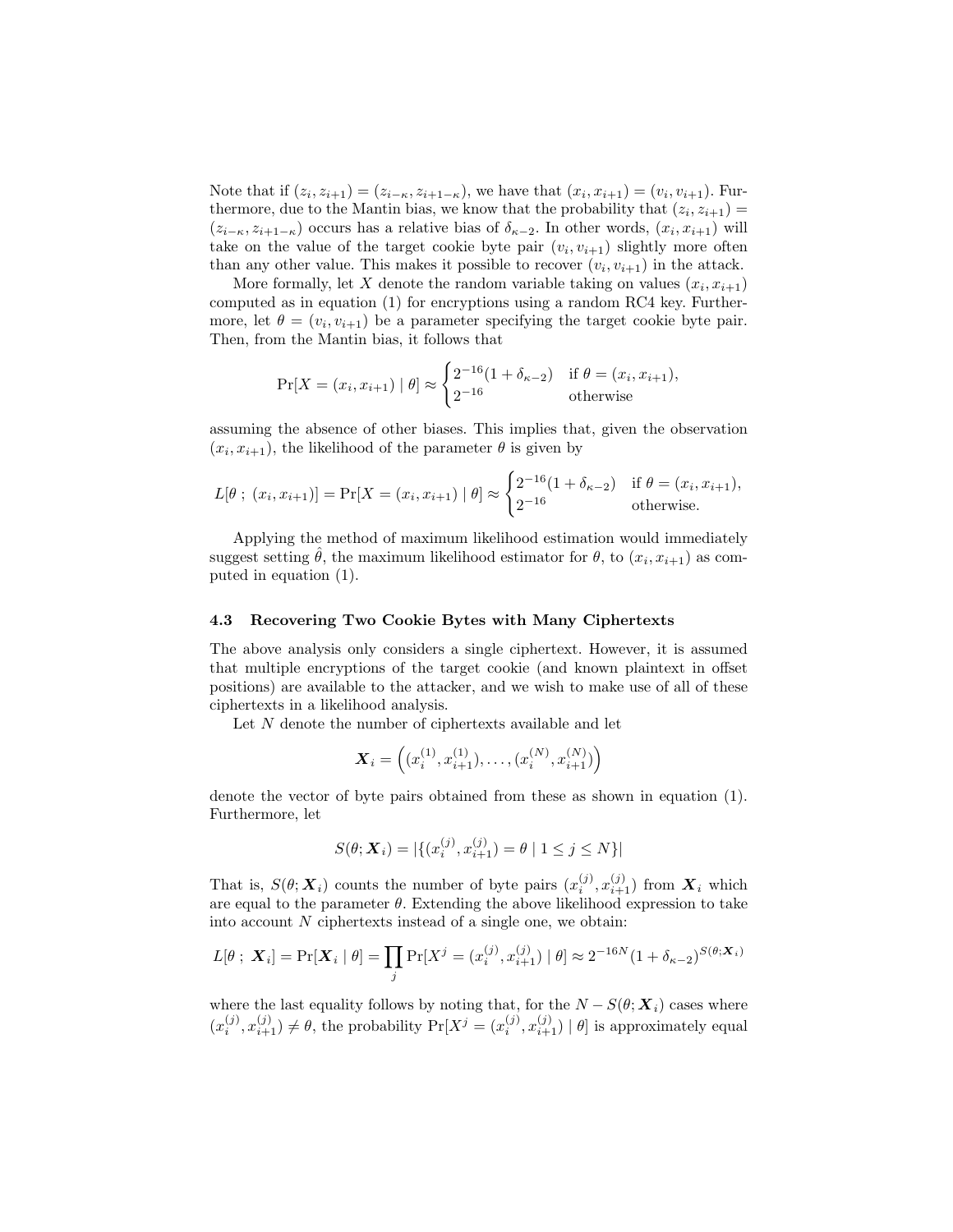to  $2^{-16}$ , while for the  $S(\theta; \boldsymbol{X}_i)$  cases where  $(x_i^{(j)}, x_{i+1}^{(j)}) = \theta$ , the probability  $Pr[X^j = (x_i^{(j)}, x_{i+1}^{(j)}) | \theta]$  is given by  $2^{-16}(1 + \delta_{\kappa-2})$ .

Now applying the method of maximum likelihood estimation suggests using as a maximum likelihood estimate  $\hat{\theta}$  for the unknown cookie byte pair  $(v_i, v_{i+1})$ the value maximising the above likelihood expression. Since maximising an expression is equivalent to maximising its logarithm (to any base, but we work with base 2 throughout), we see that we should set  $\hat{\theta}$  to the value maximising the log-likelihood:

$$
\mathcal{L}[\theta \; ; \; \mathbf{X}_i] := S(\theta; \mathbf{X}_i) \log(1 + \delta_{\kappa - 2}) - 16N. \tag{2}
$$

Since the term  $-16N$  and the scale factor  $\log(1+\delta_{\kappa-2})$  here are the same for every candidate value, we see that it is sufficient to pick  $\hat{\theta}$  that maximises  $S(\theta; \mathbf{X}_i)$ , that is,  $\hat{\theta}$  should be set to be the two-byte value that occurs most often in  $\boldsymbol{X}_i$ .

Hence, a simple attack targeting a single cookie byte pair only, can be implemented by computing the counts  $S(\theta; X_i)$  for all  $2^{16}$  possible values of the parameter  $\theta$ , and simply returning the value of  $\theta$  having the highest count.

## 4.4 Evaluation of the Attack Recovering Two Cookie Bytes with Many Ciphertexts

It is intuitively clear that, for large enough  $N$ , this procedure will produce the correct result, since the target cookie byte pair will eventually have the highest count with overwhelming probability. In this subsection, we adapt the analysis of [4] to obtain a closed form expression for the success probability of the preceding two-byte recovery attack as a function of N and  $\kappa$ .

Let  $\theta^*$  denote the true value of the plaintext parameter  $\theta$ . The random variable  $S(\theta^*; \mathbf{X}_i)$  is approximately distributed as  $Bin(N, 2^{-16}(1+\delta_{\kappa-2}))$ , while for values  $\theta \neq \theta^*$ ,  $S(\theta; \mathbf{X}_i)$  is approximately distributed as  $\text{Bin}(N, 2^{-16})$ . For the attack to be successful in a given instance, it is required that the realisation of the single random variable  $S(\theta^*; X_i)$  should exceed realisations of the  $2^{16} - 1$ other random variables  $S(\theta; \boldsymbol{X}_i)$ .

If we write  $\mu = N2^{-16}$ , then  $\mathbf{E}(S(\theta^*; \mathbf{X}_i)) = 2^{-16}N(1 + \delta_{\kappa-2}) = \mu(1 + \delta_{\kappa-2})$ and  $\mathbf{E}(S(\theta; \boldsymbol{X}_i)) = 2^{-16}N = \mu$  for  $\theta \neq \theta^*$ , with  $\text{Var}(S(\theta; \boldsymbol{X}_i)) \approx 2^{-16}N = \mu$  for all  $\theta$  (to a very good approximation).

For the values of N and hence  $\mu = 2^{-16}N$  of interest to us, these binomial random variables are very well-approximated by normal random variables, and we essentially have

$$
S(\theta^*; \mathbf{X}_i) \sim \mathcal{N}(\mu(1 + \delta_{\kappa - 2}), \mu)
$$
  
and 
$$
S(\theta; \mathbf{X}_i) \sim \mathcal{N}(\mu, \mu) \qquad [\theta \neq \theta^*]
$$

where  $N(\mu, \sigma^2)$  denotes a Normal distribution with mean  $\mu$  and standard deviation  $\sigma$ . We will treat the  $2^{16}$  random variables  $S(\theta; X_i)$  as being independent, but of course they are not, since they must sum to N.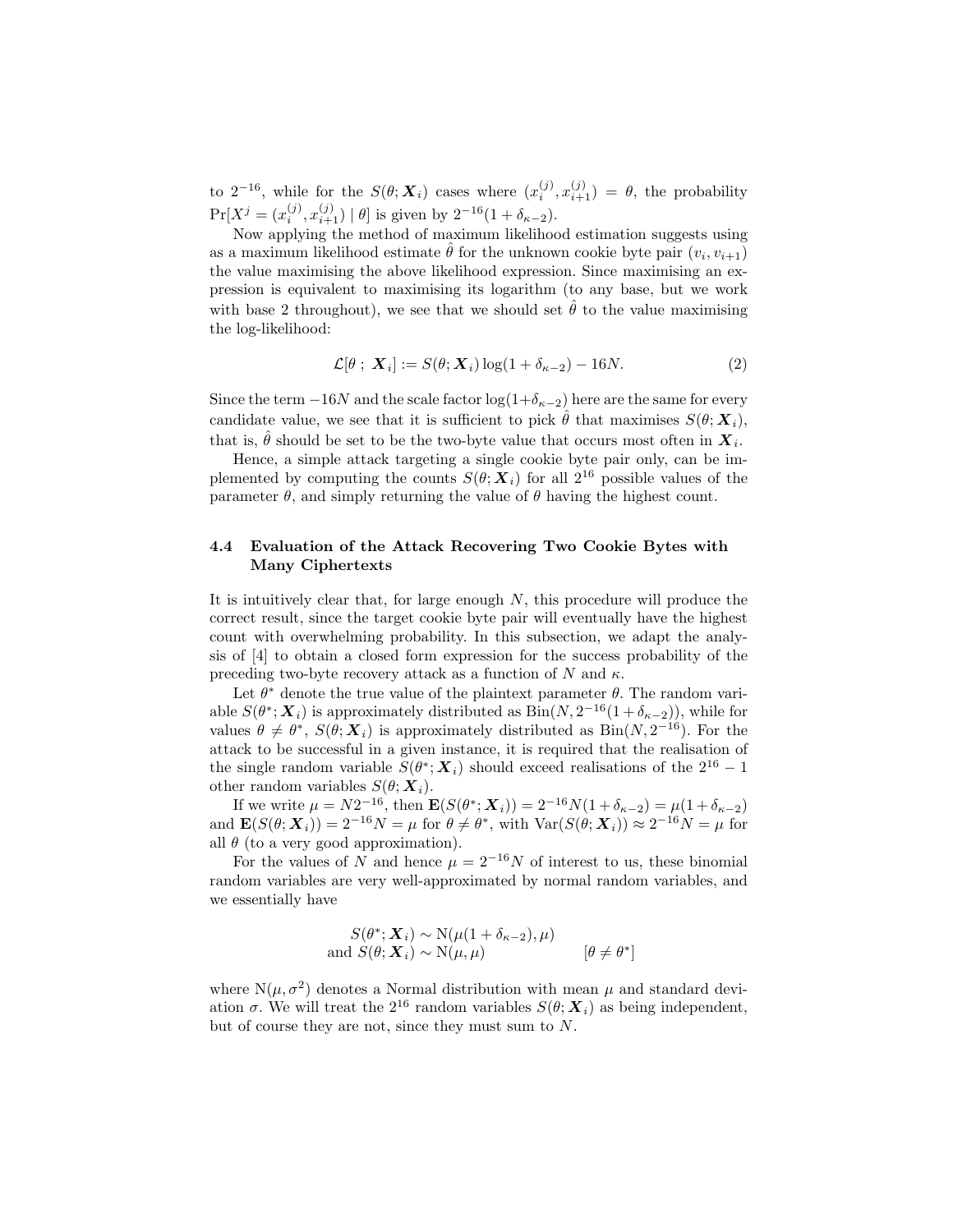It is now convenient to consider the scaling

$$
J(\theta; \boldsymbol{X}_i) = \mu^{-\frac{1}{2}} \left( S(\theta; \boldsymbol{X}_i) - \mu \right).
$$

Since  $J(\theta; \mathbf{X}_i)$  is an affine transformation of the original log-likelihood function, it follows that the value of  $\theta$  which maximises  $J(\theta; \mathbf{X}_i)$  is also the maximum likelihood estimate  $\hat{\theta}$  of the parameter  $\theta$  given the known data  $\boldsymbol{X}_i$ .

It is easy to see that  $J(\theta; \mathbf{X}_i)$  has a Normal distribution with unit variance in both cases  $(\theta = \theta^*)$  and  $\theta \neq \theta^*$ ). In fact we have:

$$
J(\theta^*; \mathbf{X}_i) \sim \mathbb{N}\left(\mu^{\frac{1}{2}}\delta_{\kappa-2}, 1\right)
$$
 and  $J(\theta; \mathbf{X}_i) \sim \mathbb{N}(0, 1)$  for  $\theta \neq \theta^*$ .

Furthermore, we may essentially regard all of these random variables  $J(\theta; \mathbf{X}_i)$ as being independent since the random variables  $S(\theta; X_i)$  are close to being independent.

Thus maximising the function  $J(\theta; \mathbf{X}_i)$  (which is equivalent to maximising  $S(\theta; \mathbf{X}_i)$  will be successful in giving the true plaintext parameter  $\theta^*$  if a a realisation of a normal  $N(\mu^{\frac{1}{2}}\delta_{\kappa-2}, 1)$  random variable (corresponding to  $J(\theta^*; \mathbf{X}_i)$ ) exceeds every member of a set  $\mathcal{R} = \{J(\theta; \boldsymbol{X}_i) \mid \theta \neq \theta^*\}$  of realisations of  $2^{16} - 1 = 65535$  independent standard normal N(0, 1) random variables.

At this point, the analysis of [4, Section 4.3] using order statistics applies directly, with the norm |δ| replaced by scalar  $\delta_{\kappa-2}$ . This analysis provides the distribution function of  $\mathbf{Rk}(\theta^*)$ , the expected rank of the log-likelihood of  $\theta^*$ amongst the  $2^{16}$  log-likelihoods obtained from all possible two-byte values  $\theta$ . In particular it shows that the median of  $\mathbf{Rk}(\theta^*)$  is given by:

Median 
$$
(\mathbf{Rk}(\theta^*)) = 2^{16}\Phi\left(-2^{-8}N^{\frac{1}{2}}\delta_{\kappa-2}\right)
$$

where  $\Phi$  denotes the distribution function of a standard normal  $N(0, 1)$  random variable.

Taking  $\kappa = 9$ , which is the value we will use in our experiments in Section 6 and larger than the minimum value of 8 suggested in [10], gives  $\delta_{\kappa-2} = \delta_7 =$  $0.791 \cdot 2^{-8}$ . Hence

Median 
$$
(\mathbf{Rk}(\theta^*)) = 2^{16}\Phi\left(-0.791 \cdot 2^{-16}N^{\frac{1}{2}}\right).
$$

From this expression, the expected value of the median rank of  $\theta^*$  can be computed for any number of ciphertexts N. Table 1 shows some values of interest. For example, the last two entries show that  $N = 2^{37}$  ciphertexts should be sufficient to ensure that the log-likelihood of  $\theta^*$  is the largest amongst the  $2^{16}$ possible values, and therefore that the correct pair of plaintext bytes is recovered in the attack.

The number of ciphertexts required for a successful attack here can be contrasted with the corresponding 2-byte recovery attack of [4]; there, low values for the expected median rank could already be achieved with around  $2^{32}$  ciphertexts. The difference is attributable to the attack of [4] being able to use multiple Mantin biases in concert, whereas our attack can only make use of one, at a gap of  $G = \kappa - 2$ .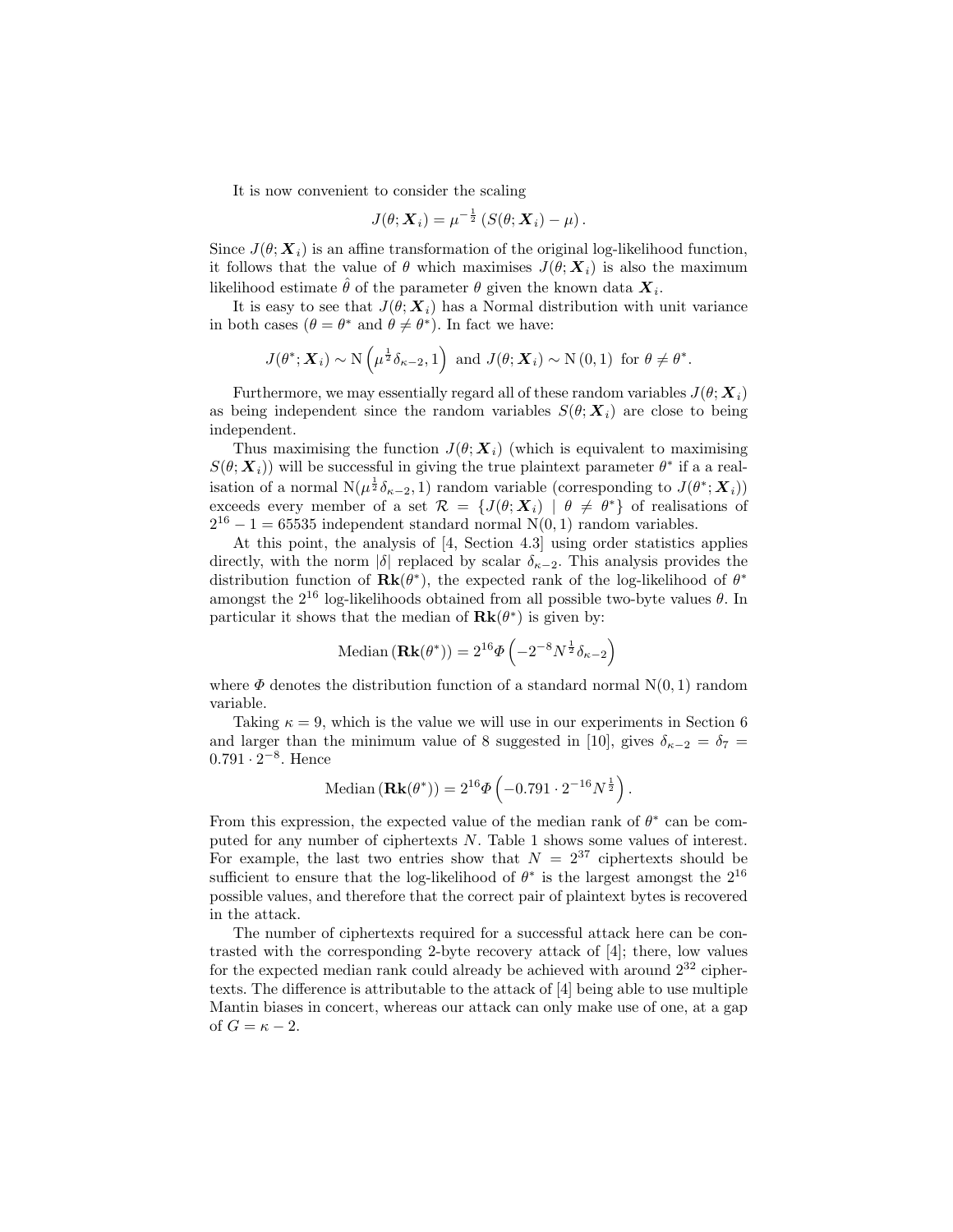|                                                                   | $\sqrt{2^{32} \mid 2^{33} \mid 2^{34} \mid 2^{35} \mid 2^{36} \mid 2^{37} \mid 2^{38} \mid}$ |  |  |  |
|-------------------------------------------------------------------|----------------------------------------------------------------------------------------------|--|--|--|
| Median $(\mathbf{Rk}(\theta^*)) 14055 8627 3727 828 51 <1  \ll 1$ |                                                                                              |  |  |  |

Table 1: Median rank of maximum likelihood estimate of plaintext parameter for  $\kappa = 9$ .

#### 4.5 Recovering Full Cookies

The above attack can be repeated for adjacent cookie byte pairs, assuming the relevant plaintext bytes are known, to recover a longer cookie value i.e. assuming plaintext bytes  $v_{i-\kappa}, \ldots, v_{i+\alpha-1-\kappa}$  are known, the  $\alpha$  target cookie bytes  $v_i, \ldots, v_{i+\alpha-1}$  can be correctly recovered with high probability for sufficiently large N by repeatedly running the above attack for each of the non-overlapping cookie byte pairs  $(v_i, v_{i+1}), (v_{i+2}, v_{i+3}), \ldots, (v_{i+\alpha-2}, v_{i+\alpha-1})$  (here we assume  $\alpha$ is even). However, a more effective attack is possible, and one which can output a list of high likelihood candidates for the complete cookie.

The attack is still based on identifying the candidate with the highest likelihood estimate, but now we will consider the entire cookie byte string  $v_i \cdots v_{i+\alpha-1}$ . Specifically, consider the parameter  $\theta = v_i \cdots v_{i+\alpha-1}$  corresponding to a byte string of length  $\alpha$ , and let  $\theta_j = (v_j, v_{j+1}), i \leq j \leq i + \alpha - 2$ , be the byte pair of  $\theta$  starting at position j. Furthermore, let  $\mathcal{L}_j[\theta_j; \mathbf{X}_j]$  be the log-likelihood estimate for  $\theta_j = (v_j, v_{j+1})$  as defined in equation (2) and let  $\mathbf{X} = (\mathbf{X}_j)_{j=i}^{i+\alpha-2}$ . We can estimate the log-likelihood of the entire string  $\theta = v_i \cdots v_{i+\alpha-1}$  as

$$
\mathcal{L}[\theta \; ; \; \boldsymbol{X}] \approx \sum_{j=i}^{i+\alpha-2} \mathcal{L}_j[\theta_j \; ; \; \boldsymbol{X}_j] \, .
$$

In other words, the attack should identify the byte string  $\hat{\theta} = \hat{v}_i \cdots \hat{v}_{i+\alpha-1}$ corresponding to the chain of overlapping byte pairs

$$
(\hat{v}_i, \hat{v}_{i+1}), (\hat{v}_{i+1}, \hat{v}_{i+2}), \ldots, (\hat{v}_{i+\alpha-2}, \hat{v}_{i+\alpha-1})
$$

for which the sum of the log-likelihoods for the individual byte pairs is the greatest. A formal justification for selecting this summation formula can be found in [4], but it is intuitively the right metric, and we omit the details here.

While the number of possible chains grows exponentially in the length of the chain, the above problem can be solved efficiently using dynamic programming techniques, such as the Viterbi algorithm. This will produce a single candidate for the length  $\alpha$  cookie. Using the list Viterbi algorithm [20] instead, we can find the  $L$  largest candidates, with  $L$  being a parameter of the algorithm that largely dictates its efficiency. See Section 6 for discussion of our experimental results using this approach.

Lastly, it should be noted that the attack still works if the known plaintext bytes start at position  $i - t \cdot \kappa$  or  $i + t \cdot \kappa$ , for any  $t \ge 1$ . This allows the attack to recover cookies of length greater than  $\kappa$ . However, as t increases, the success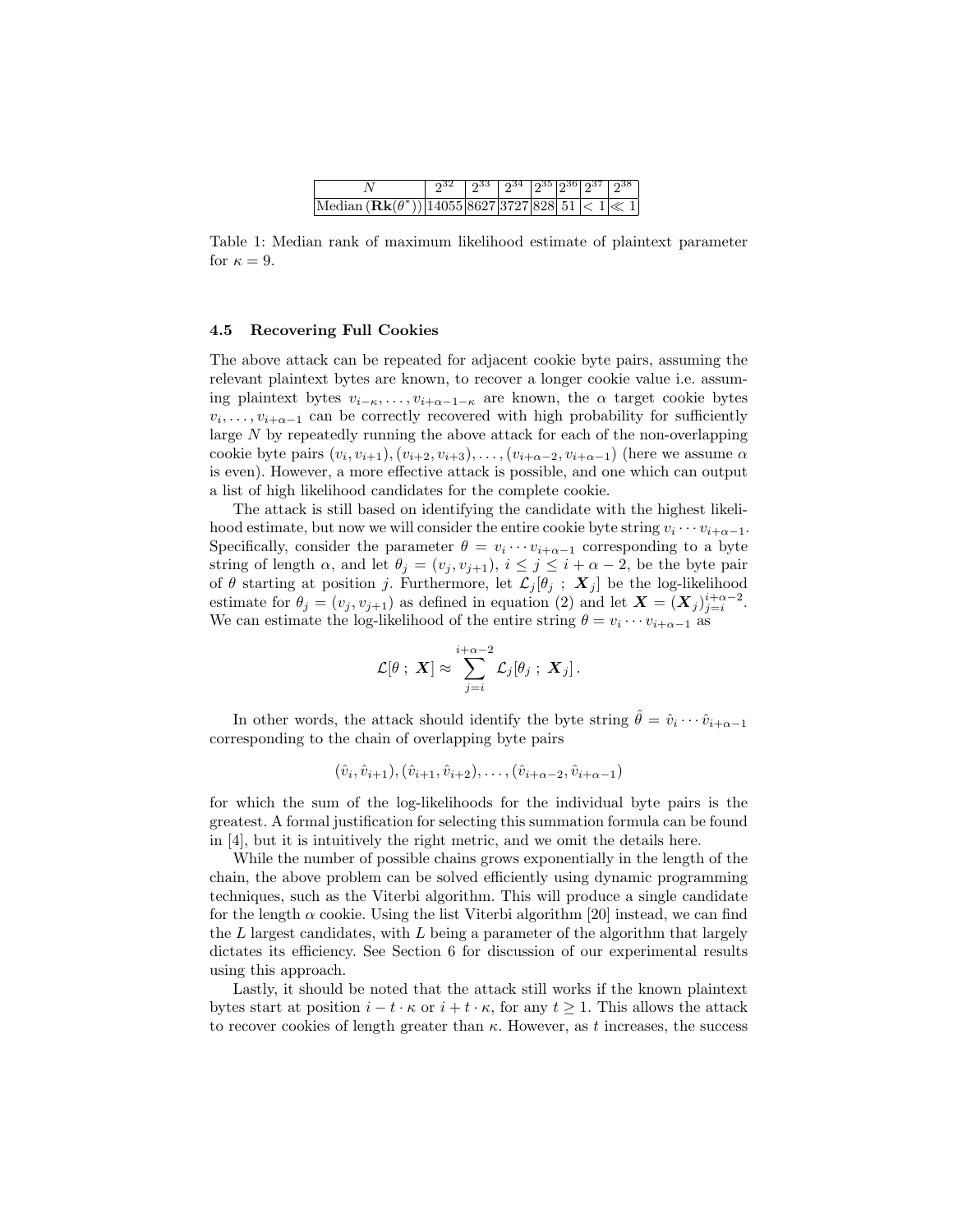probability of the attack decreases for a fixed number N of ciphertexts, as the relative Mantin bias  $\delta_{t\cdot\kappa-2}$  becomes weaker. An alternative approach would be to use known plaintext to recover the first  $\kappa$  cookie bytes, then use those recovered bytes as known plaintext to recover the next group of  $\kappa$  cookie bytes, and so on.

## 5 Attack on MCookies

In MCookies, only the cookie itself is masked. More specifically, a cookie value V is replaced with a string  $M:V\oplus M$  where M is a randomly generated mask of length  $|V|$ . If this string was directly encrypted using TLS/RC4, the TLS Scramble attack described above would work equally well for MCookies. However, as highlighted in Section 3.2, since M, and therefore  $V \oplus M$ , are binary strings, these are Base64 encoded to ensure that a "web-safe" character set is used for the replaced cookie value. Recall that Base64 encoding will encode a binary string using the following fixed array of 64 ASCII characters:

base64[]
$$
= [A, B, C, D, E, F, G, H, I, J, K, L, M, N, O, P, Q, R, S, T, U, V, W, X, Y, Z, a, b, c, d, e, f, g, h, i, j, k, l, m, n, o, p, q, r, s, t, u, v, w, x, y, z, 0, 1, 2, 3, 4, 5, 6, 7, 8, 9, +, /]
$$

Concretely, a binary string  $s = s_1 \cdots s_\alpha$ , where  $s_i$  represents a 6-bit substring<sup>4</sup>, is encoded as  $\hat{s} = \hat{s}_1 \cdots \hat{s}_\alpha$ , where  $\hat{s}_i = \text{base64}[s_i]$  and  $s_i$  is interpreted as an array index (i.e. integer  $0 \leq s < 64$ ). Note that while s is a  $(6 \cdot \alpha)$ -bit string,  $\hat{s}$ is an  $(8 \cdot \alpha)$ -bit string, as each ASCII character in base64 is represented by its byte value.

Hence, given a random mask  $M = m_1 \cdots m_\alpha$  and a cookie  $V = v_1 \cdots v_\alpha$ (where  $m_i$  and  $v_i$  represent 6-bit strings), the MCookies encoding scheme will result in the plaintext string:

base64 $[m_1] \cdots$ base64 $[m_\alpha]$ : base64 $[v_1 \oplus m_1] \cdots$ base64 $[v_\alpha \oplus m_\alpha]$ 

consisting of  $2\alpha + 1$  bytes.

Let  $c_1 \cdots c_{2\alpha+1}$  denote the TLS/RC4 encryption of this string, where each  $c_i$ corresponds to a ciphertext byte (here we begin our indices at 1 for notational convenience, but the encryption of the encoded cookie need not begin at byte position 1 of the RC4 keystream and all indices can be adjusted accordingly). Similarly to the TLS Scramble attack, we will for  $1 \leq i \leq \alpha$  consider the byte pair

$$
(x_i, x_{i+1}) = (c_i, c_{i+1}) \oplus (c_{i+\alpha+1}, c_{i+\alpha+2})
$$

formed by XORing pairs of adjacent bytes in the ciphertext at a shift of  $\alpha + 1$ positions (note the additional  $\cdot$ : character between M and V adds one to the shift). To ease the notation, we will in the following set

 $Xb64[v_i, m_j] := base64[v_i \oplus m_j] \oplus base64[m_j]$ 

 $4$  For simplicity, we assume the bit-length of s is divisible by 6. If this is not the case, padding rules apply, see [8].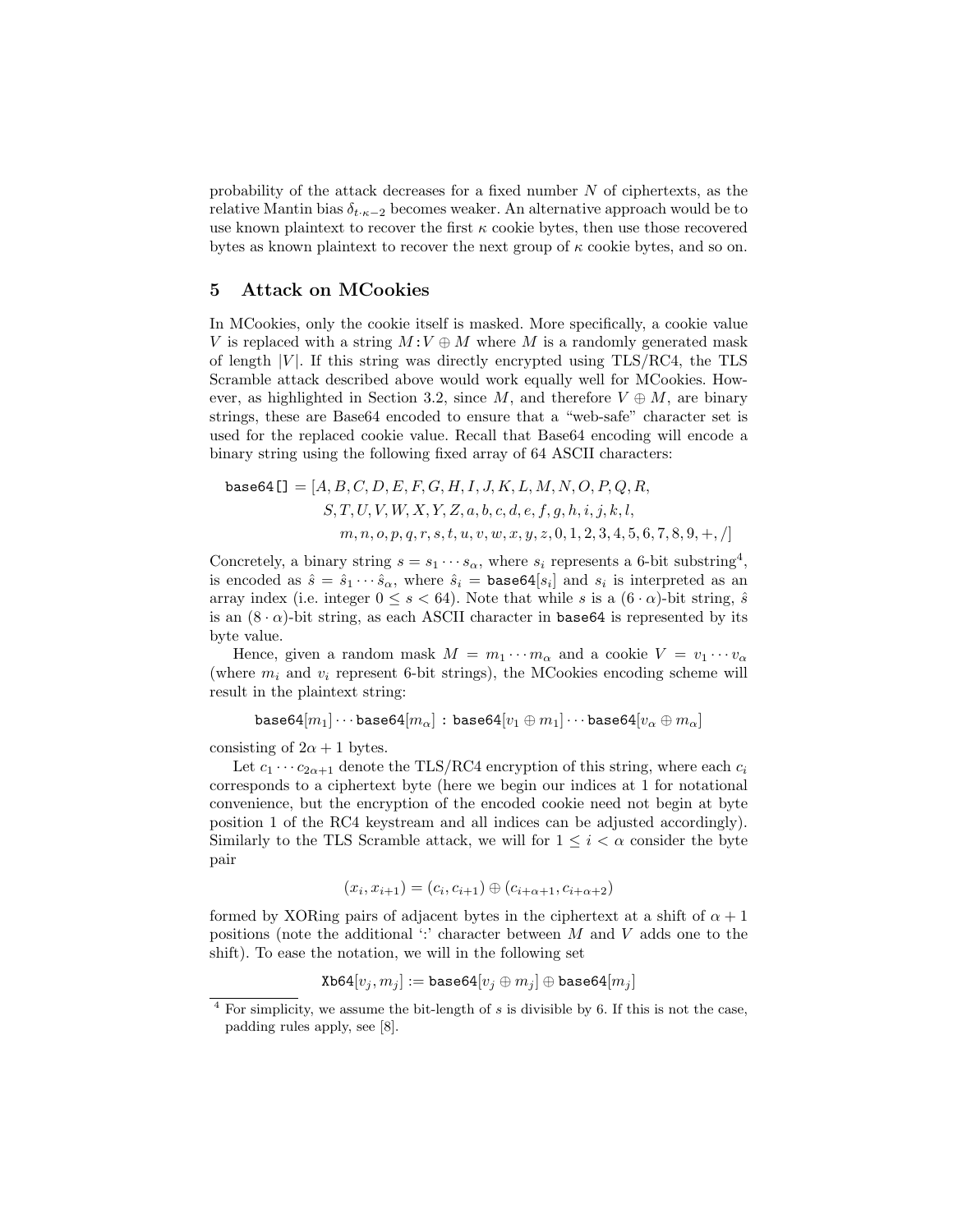formed by XORing pairs of adjacent bytes in the output of the MCookies encoding scheme at a shift of  $\alpha + 1$  positions. We will sometimes leave out the mask  $m_i$  when Xb64 $[v_i, m_i]$  appears in probability expressions involving a randomly chosen  $m_j$ . Using this notation, we have that

$$
(x_i, x_{i+1}) = (\text{Xb64}[v_i, m_i] \oplus z_i \oplus z_{i+\alpha+1}, \text{Xb64}[v_{i+1}, m_{i+1}] \oplus z_{i+1} \oplus z_{i+\alpha+2}).
$$

Hence if  $(z_i, z_{i+1}) = (z_{i+\alpha+1}, z_{i+\alpha+2})$  occurs (as is the case for the Mantin bias), then we simply have

$$
(x_i, x_{i+1}) = (\texttt{Xb64}[v_i, m_i], \texttt{Xb64}[v_{i+1}, m_{i+1}]).
$$

Thus we might hope to be able to recover the two 6-bit values  $(v_i, v_{i+1})$  from the cookie in the same way as we did for the TLS Scramble mechanism, by analysing many ciphertexts and selecting as  $(v_i, v_{i+1})$  the pair maximising an appropriate count of occurrences derived from a likelihood estimate.

Unfortunately, the value  $\texttt{Xb64}[v, m]$  is not unique for a fixed cookie value  $v \neq 0$  when randomly choosing a mask m, so this idea does not work directly. However, the distribution of  $\texttt{Xb64}[v, m]$  when considering all choices of m is highly dependent on  $v$ . This dependence is illustrated in Figure 2, which shows the distribution of  $\text{Xb64}[v, m]$  for all possible 6-bit values v, with the colouring indicating the number of times a given 8-bit output arises over the 6-bit values m. (Note that the byte values of all characters in the array base  $64$ ] are less than 123, and hence all outputs of  $\texttt{Xb64}[v, m]$  will be less than 128.)

Hence, given sufficient samples of  $\texttt{Xb64}[v, m]$  for a fixed v and randomly chosen  $m$ , an attacker would be able to identify v with high probability, by appropriately matching the observed distribution with the known distribution of  $Xb64[v, m]$  for random m.

In our situation, we have many observations  $(x_i, x_{i+1})$ , which in turn yield pairs  $(Xb64[v_i, m_i], Xb64[v_{i+1}, m_{i+1}])$  whenever the Mantin bias holds (for gap  $G = \alpha - 1$  with relative bias  $2^{-16}\delta_{\alpha-1}$ , but which are otherwise essentially randomised. Thus in our attack, we effectively obtain a very noisy version of the distribution of  $(Xb64[v_i, m_i], Xb64[v_{i+1}, m_{i+1}])$  over random  $(m_i, m_{i+1})$ . From this, we can hope to infer  $(v_i, v_{i+1})$ , given sufficiently many ciphertexts.

We now turn to formally describing a maximum likelihood analysis for the problem of selecting  $(v_i, v_{i+1})$  given a collection of ciphertexts and corresponding observations of  $(x_i, x_{i+1})$ . This will lead to a concrete procedure for selecting pairs  $(v_i, v_{i+1})$  (along with a likelihood estimate for each such pair).

#### 5.1 Likelihood Analysis of MCookies for a Single Ciphertext

In the following we derive the likelihood of values  $\theta = (v_i, v_{i+1})$  given observed data  $(x_i, x_{i+1})$  coming from a single ciphertext. We later extend this to the consideration of multiple ciphertexts. We will let capital letters denote value pairs (i.e.  $X_i = (x_i, x_{i+1})$  and  $Z_i = (z_i, z_{i+1})$ ), and use the natural extension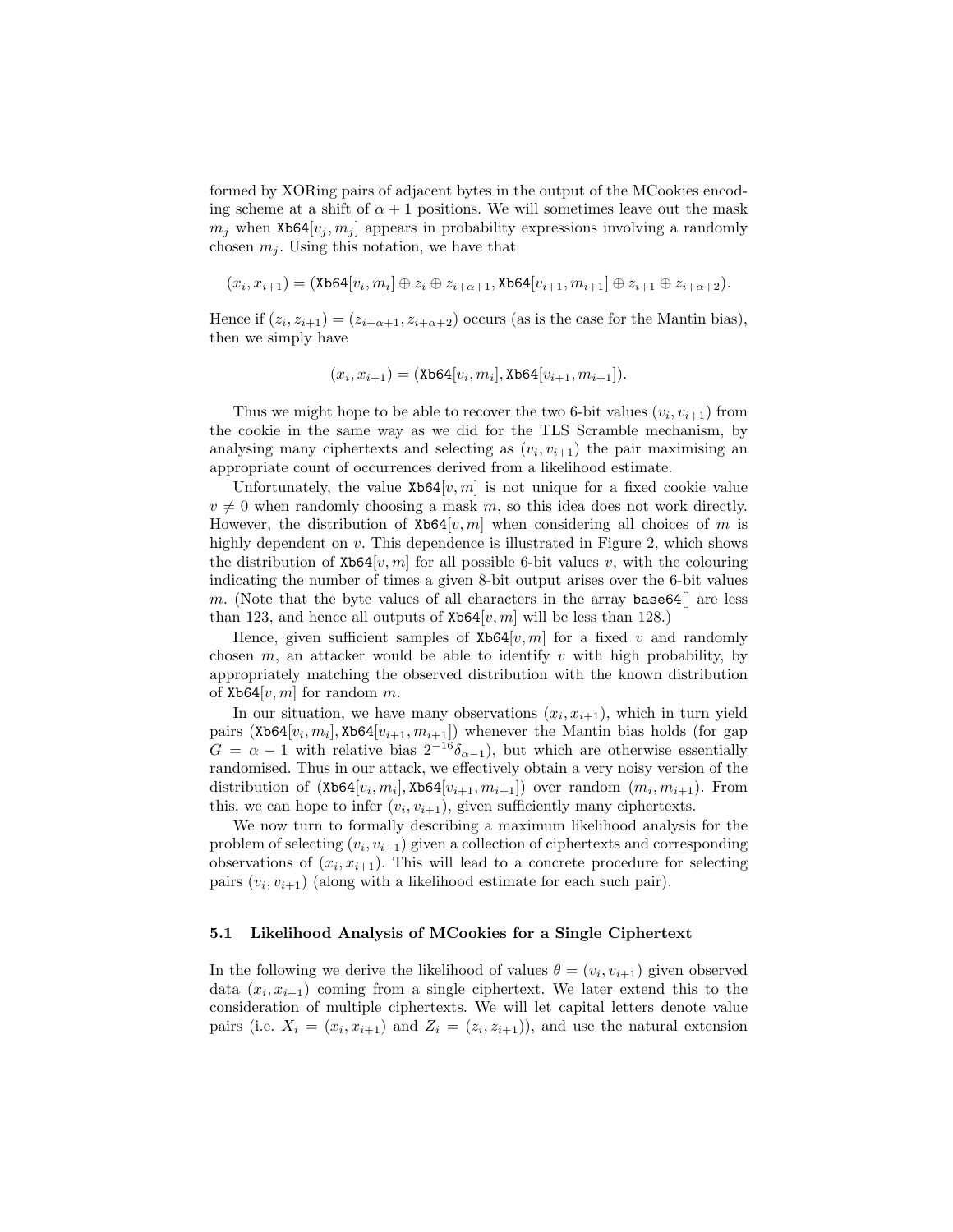

Fig. 2: Heatmap illustrating the distribution of  $\texttt{Xb64}[v, m]$  (horizontal axis) for all possible 6-bit values  $v$  (vertical axis), with the colouring indicating the number of times a given 8-bit output arises over the 6-bit values m.

 $\texttt{Xb64}[\theta] = (\texttt{Xb64}[v_i], \texttt{Xb64}[v_{i+1}])$  (here, omitting the masks  $(m_i, m_{i+1})$  as done in the probability expressions below). We have:

$$
L[\theta \, ; \, X_i] = \Pr[X_i \mid \theta]
$$
  
\n
$$
= \Pr[\text{Xb64}[\theta] \oplus Z_i \oplus Z_{i+\alpha+1} = X_i \mid \theta]
$$
  
\n
$$
= \sum_{Y \in (\{0,1\}^8)^2} \Pr[(\text{Xb64}[\theta] = Y) \land (Z_i \oplus Z_{i+\alpha+1} \oplus Y = X_i) \mid \theta] \qquad (3)
$$
  
\n
$$
= \sum_{Y \in (\{0,1\}^8)^2} \Pr[\text{Xb64}[\theta] = Y \mid \theta] \cdot \Pr[Z_i \oplus Z_{i+\alpha+1} \oplus Y = X_i \mid \theta] \quad (4)
$$
  
\n
$$
\approx \Pr[\text{Xb64}[\theta] = X_i \mid \theta] \cdot 2^{-16} (1 + \delta_{\alpha-1})
$$
  
\n
$$
+ (1 - \Pr[\text{Xb64}[\theta] = X_i \mid \theta]) \cdot 2^{-16}
$$
  
\n
$$
= 2^{-16} \cdot (1 + \Pr[\text{Yb64}[\theta] = X_i \mid \theta] \cdot \delta_{\alpha-1}) \qquad (6)
$$

$$
=2^{-16} \cdot (1 + \Pr[\text{Xb64}[\theta] = X_i \mid \theta] \cdot \delta_{\alpha - 1})
$$
\n(6)

In the above, equation  $(3)$  introduces an auxiliary variable Y, while equation (4) follows from the independence of the choice of mask and the RC4 keystream generation. Equation  $(5)$  follows from splitting the sum over Y into two cases: where  $Y = X_i$  and where  $Y \neq X_i$ . In the former case, we have

$$
\Pr[Z_i \oplus Z_{i+\alpha+1} \oplus Y = X_i \mid \theta] = \Pr[Z_i \oplus Z_{i+\alpha+1} = (\text{0x00}, \text{0x00}) \mid \theta],
$$

which, from the Mantin bias, is equal to  $2^{-16}(1 + \delta_{\alpha-1})$ . In the latter case, we have

$$
\Pr[Z_i \oplus Z_{i+\alpha+1} \oplus Y = X_i \mid \theta] = \Pr[Z_i \oplus Z_{i+\alpha+1} = W \mid \theta]
$$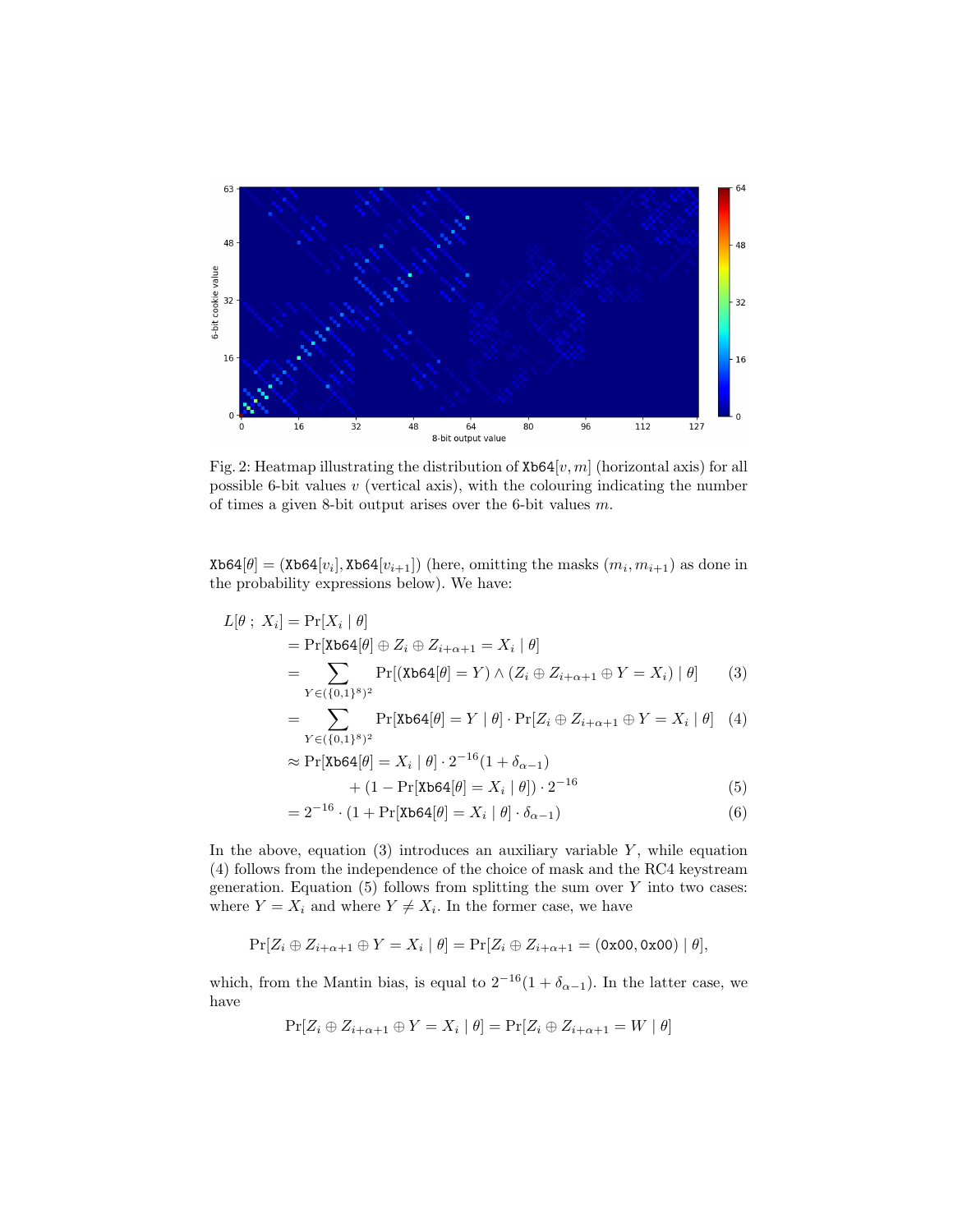where  $W \neq (0x00, 0x00)$ . Here, the probability is approximately 2<sup>-16</sup> (in the assumed absence of any keystream bias). Finally, equation (6) follows from some simple algebraic manipulation.

Thus we arrive at:

$$
L[\theta \; ; \; X_i] \approx 2^{-16} \cdot (1 + \Pr[\text{Xb64}[\theta] = X_i \mid \theta] \cdot \delta_{\alpha - 1})
$$

as an expression for the likelihood of parameter  $\theta$  (which, recall, is a possible value of the 6-bit pair of values  $(v_i, v_{i+1})$  from the cookie).

So, given a single ciphertext, the maximum likelihood method would simply dictate selecting as  $\theta$ , the maximum likelihood estimator for  $\theta$ , the value that maximises the probability  $Pr[Xb64[\theta] = X_i]$ . Note that there may be several values  $\theta$  attaining the same value, because the map Xb64 $[\cdot]$  is not injective.

#### 5.2 Likelihood Analysis of MCookies for Multiple Ciphertexts

We now consider a vector of N values  $\boldsymbol{X}_i = (X_i^{(1)}, \dots, X_i^{(N)})$  derived from the ciphertexts of  $N$  encryptions of the target cookie. This cookie is originally encoded as  $6\alpha$  bits, which are mapped to  $\alpha$  bytes by Base64 encoding and thence to  $2\alpha + 1$  bytes by the MCookies mechanism. We still focus on the recovery of two consecutive 6-bit portions  $(v_i, v_{i+1})$  of the target cookie  $V = v_1 \dots v_\alpha$ . We let  $\theta$  denote this value, regarded as a parameter.

We let

$$
S(Y; \mathbf{X}_i) = |\{X_i^{(j)} = Y \mid 1 \le j \le N\}|,
$$

i.e.  $S(Y; X_i)$  is the count of  $X_i$  values equalling a given Y. Extending the previously derived likelihood expression to take into account  $\boldsymbol{X}_i$  as opposed to just a single pair  $X_i$ , we obtain

$$
L[\theta \; ; \; \mathbf{X}_i] \approx 2^{-16N} \cdot \prod_{Y \in \left(\{0,1\}^8\right)^2} (1 + \Pr[\texttt{Xb64}[\theta] = Y \mid \theta] \cdot \delta_{\alpha - 1})^{S(Y; \mathbf{X}_i)}
$$

yielding a log-likelihood expression:

$$
\mathcal{L}[\theta; \mathbf{X}_i] \approx -16N + \sum_{Y \in \left(\{0,1\}^8\right)^2} S(Y; \mathbf{X}_i) \cdot \log(1 + \Pr[\text{Xb64}[\theta] = Y \mid \theta] \cdot \delta_{\alpha - 1})
$$

$$
\approx -16N + \sum_{Y \in \left(\{0,1\}^8\right)^2} S(Y; \mathbf{X}_i) \cdot \Pr[\text{Xb64}[\theta] = Y \mid \theta] \cdot \delta_{\alpha - 1}.
$$

Since, for each choice of  $\theta$ , the additive term  $-16N$  and the multiplicative factor  $\delta_{\alpha-1}$  are the same, we see that in order to determine the maximum likelihood estimator  $\hat{\theta}$  we can instead maximise the scaled log-likelihood:

$$
\mathcal{SL}[\theta; \mathbf{X}_i] \approx \sum_{Y \in (\{0,1\}^8)^2} S(Y; \mathbf{X}_i) \cdot \Pr[\texttt{Xb64}[\theta] = Y | \theta]. \tag{7}
$$

This analysis leads directly to an attack recovering two 6-bit values  $(v_i, v_{i+1})$ from the cookie: simply compute the above sum for each candidate  $\theta = (v_i, v_{i+1})$ and output the value  $\hat{\theta}$  having the highest value.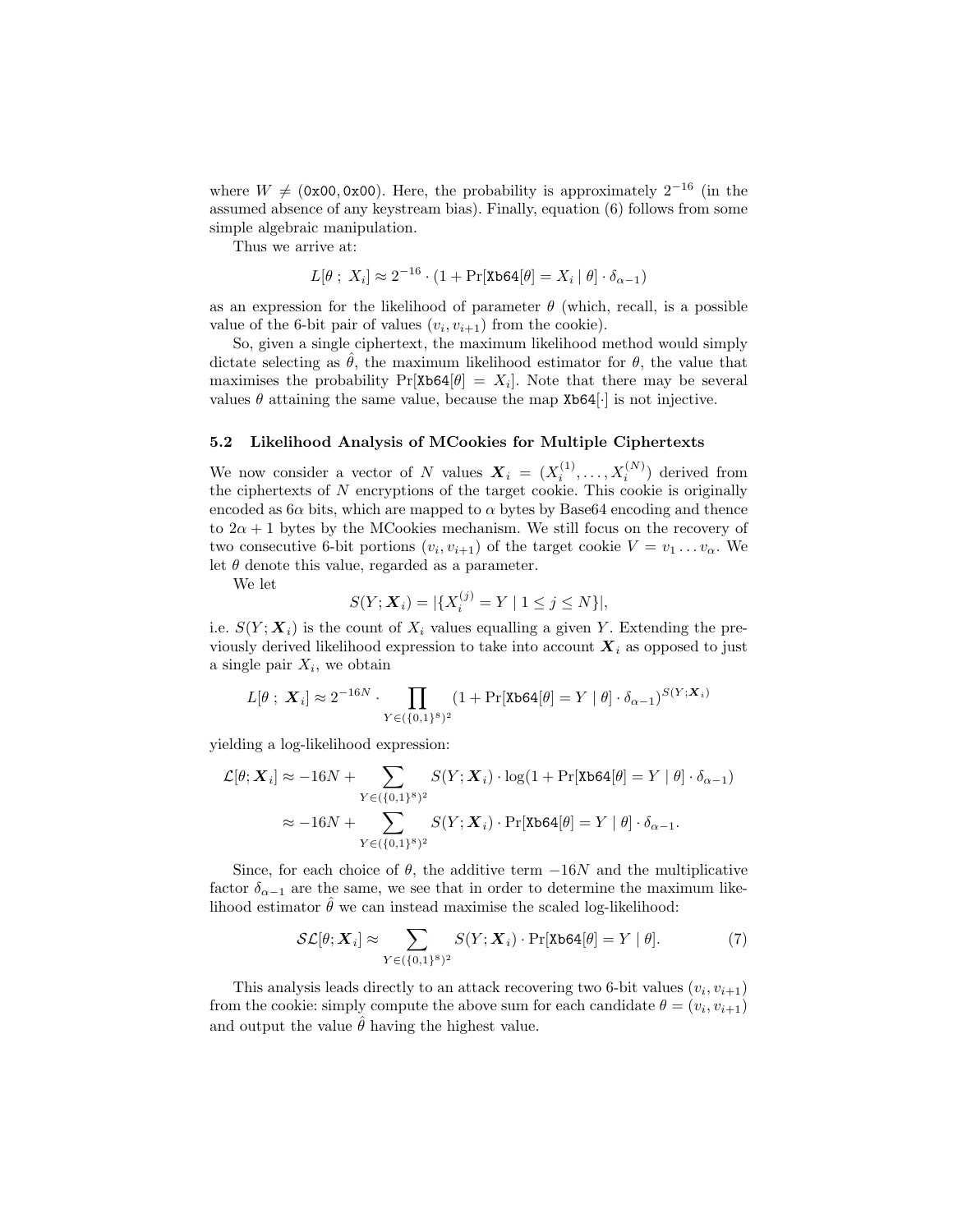#### 5.3 Analysis of the Scaled Log-likelihood

The expression for  $\mathcal{SL}[\theta; X_i]$  in equation (7) can be interpreted as saying that, in order to evaluate the (scaled) log-likelihood of a given  $\theta$ , we take a scaled sum of the  $2^{16}$  counts  $S(Y; X_i)$  with the scale factors being the probabilities  $Pr[Xb64|\theta] = Y$  (where the probability is taken over the suppressed mask value M). Note that the majority of the scale factors will be zero, because the output tables of the function Xb64 are quite sparse (cf. Figure 2, showing the output behaviour for a single 6-bit input value, whereas we are now considering pairs of 6-bit input values  $\theta$ ).

There are many pairs  $\theta$ ,  $\theta'$  for which the distributions Xb64[ $\theta$ ], Xb64[ $\theta'$ ] are quite close and which therefore present "close" sets of scale factors when evaluating the modified log-likelihood expression (7). Thus we can expect such pairs  $\theta$ ,  $\theta'$  to lead to comparable likelihood values. Since the success of the attack relies on the likelihood of  $\theta^*$ , the true value of the parameter, exceeding the loglikelihoods of all the other  $2^{12} - 1$  values  $\theta$ , it is clear that the attack performance will now depend heavily on  $\theta^*$ , with poorer performance in those cases where the distribution of  $\texttt{Xb64}[\theta^*]$  is close to the distribution for other values  $\theta$ , and better performance when it is not (equivalently, larger number of ciphertexts will be needed in such cases to get a good success probability for the attack). This behaviour is in contrast to our previous attack on TLS Scramble, and indeed prior attacks in the literature. Moreover, we can expect our maximum likelihood attack on MCookies to require more ciphertexts than our attack on TLS Scramble because of the presence of the Xb64 map, which effectively reduces the size of the biases involved in making the attack work. Intuition for this can be gleaned from looking just at the likelihood expressions based on a single ciphertext, where the term  $2^{-16}(1+\delta_{\kappa-2})$  is replaced by  $2^{-16} \cdot (1+\Pr[\text{Xb64}[\theta] = X_i | \theta] \cdot \delta_{\alpha-1}).$ 

We formalise the above intuitions in the remainder of this section. First, we develop an understanding of the distribution of  $S(Y; X<sub>i</sub>)$ ; we then apply this to compute the distribution of  $\mathcal{SL}[\theta^*; X_i]$ , where  $\theta^*$  is the true value of the plaintext parameter, and of  $\mathcal{SL}[\theta; \mathbf{X}_i]$  for  $\theta \neq \theta^*$ .

First, we claim that

$$
S(Y; \boldsymbol{X}_i) \sim \text{Bin}(N, 2^{-16}(1 + \delta_{\alpha - 1} \cdot \Pr[\texttt{Xb64}[\theta^*] = Y]))\,.
$$

To see why, recall that

$$
(x_i, x_{i+1}) = (\text{Xb64}[v_i, m_i] \oplus z_i \oplus z_{i+\alpha+1}, \text{Xb64}[v_{i+1}, m_{i+1}] \oplus z_{i+1} \oplus z_{i+\alpha+2}).
$$
\n(8)

Here,  $(v_i, v_{i+1})$  is the true pair of 6-bit cookie values, i.e. the value of  $\theta^*$ . Alternatively, this can be written in our vector notation as:

$$
X_i = \text{Xb64}[\theta^*, M] \oplus Z_i \oplus Z_{i+\alpha+1}.
$$
\n(9)

Hence, a specific value Y arises for  $X_i$  from a ciphertext if either  $Z_i = Z_{i+\alpha+1}$ (in which case we must have  $\text{Xb64}[\theta^*, M] = Y$  for some M), or if  $Z_i \neq Z_{i+\alpha+1}$ (in which case we have  $\text{Xb64}[\theta^*, M] = Y'$  for some M and some value of  $Y' \neq Y$ ).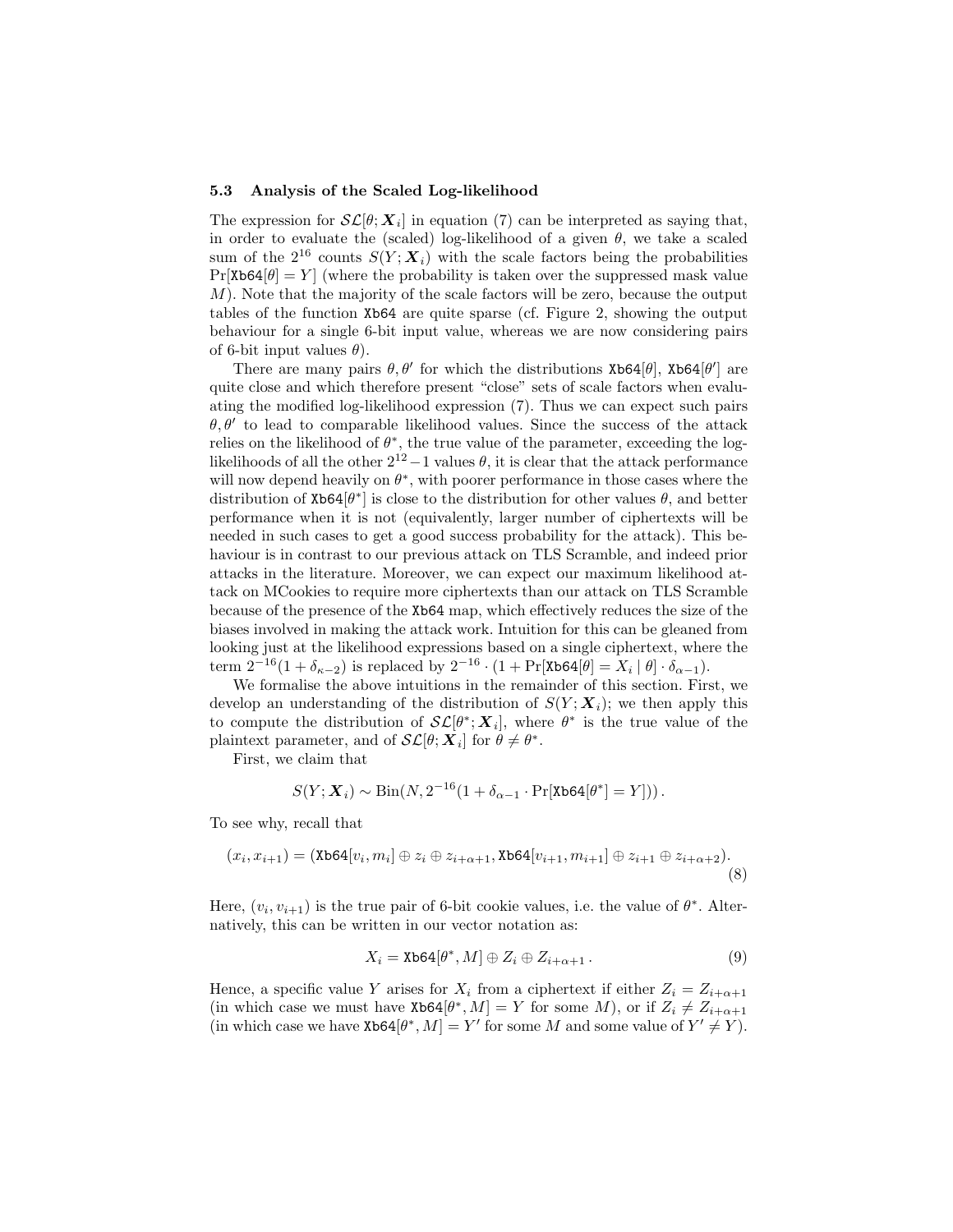In the former case, we have an event with probability

$$
2^{-16}(1+\delta_{\alpha-1})\Pr[\texttt{Xb64}[\theta^*]=Y]
$$

because of the Mantin bias. In the latter case, we have an event with probability approximately

$$
2^{-16}(1 - \Pr[\text{Xb64}[\theta^*] = Y]).
$$

This can be seen by noting that with  $X_i$  fixed and Xb64 $[\theta^*, M]$  also fixed to some value  $Y' \neq Y$ , then given any fixed  $Z_i$ , the probability that  $Z_{i+\alpha+1}$  provides a solution to equation (9) is approximately  $2^{-16}$ . Here we make the reasonable assumption for RC4 keystreams that  $Z_{i+\alpha+1}$  is still uniformly random when conditioned on a fixed  $Z_i$  and  $Z_{i+\alpha+1} \neq Z_i$ .

These two events are exclusive. So, summing the above two probabilities and simplifying, we obtain

$$
\Pr[Y = X_i] \approx 2^{-16} (1 + \delta_{\alpha - 1} \cdot \Pr[\text{Xb64}[\theta^*] = Y]).
$$

Our preceding claim that

$$
S(Y; \boldsymbol{X}_i) \sim \text{Bin}(N, 2^{-16} (1 + \delta_{\alpha - 1} \cdot \Pr[\text{Xb64}[\theta^*] = Y]))
$$

now follows directly from the definition of  $S(Y; X<sub>i</sub>)$  and the assumption that the N different ciphertext byte pairs  $X_i^{(j)}$  behave independently.

We now use the usual Normal approximation to the binomial distribution (which certainly holds well for the large  $N$  that we consider) to approximate the distribution of  $S(Y; X_i)$  by  $N(q_{\theta^*, Y}N, 2^{-16}N)$  where

$$
q_{\theta^*,Y} = 2^{-16} (1 + \delta_{\alpha - 1} \cdot \Pr[\text{Xb64}[\theta^*] = Y]).
$$

Henceforth, we assume that the Normal distributions describing the random variables  $S(Y; X_i)$  are independent.

With this computation in hand, we can now evaluate the distribution of  $\mathcal{SL}[\theta; \mathbf{X}_i]$ . Specifically, we use standard results for the mean and variance of scaled sums of independent Normal distributions to deduce that

$$
\mathcal{SL}[\theta; \mathbf{X}_i] \approx \sum_{Y \in (\{0,1\}^8)^2} S(Y; \mathbf{X}_i) \cdot \Pr[\text{Xb64}[\theta] = Y]
$$

$$
\sim \sum_{Y \in (\{0,1\}^8)^2} \mathcal{N}(q_{\theta^*,Y}N, 2^{-16}N) \cdot \Pr[\text{Xb64}[\theta] = Y]
$$

$$
\sim \mathcal{N}(\mu, \sigma^2)
$$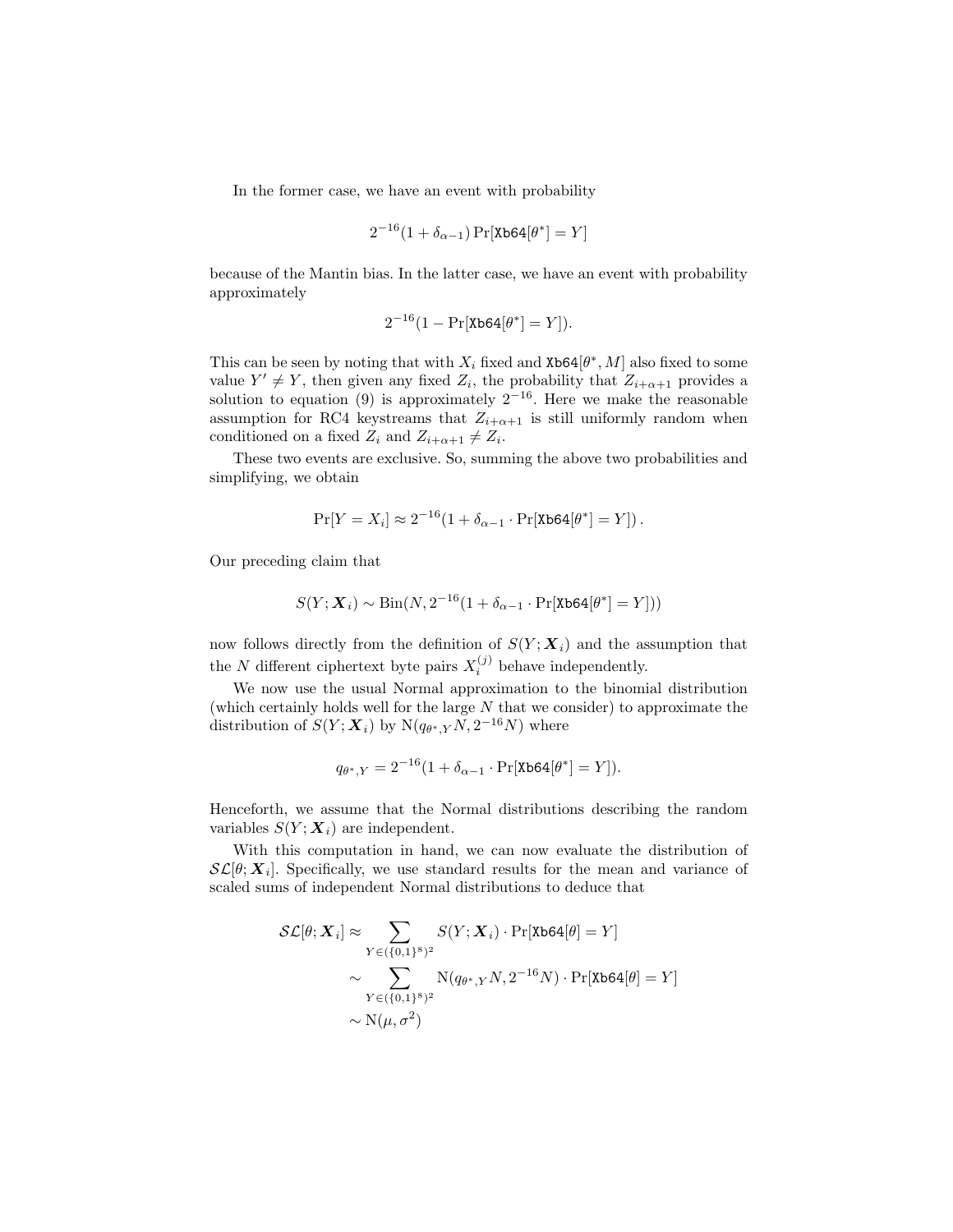where

$$
\mu = \sum_{Y \in (\{0,1\}^8)^2} q_{\theta^*,Y} N \cdot \Pr[\text{Xb64}[\theta] = Y]
$$
  
\n
$$
= \sum_{Y \in (\{0,1\}^8)^2} 2^{-16} N (1 + \delta_{\alpha-1} \cdot \Pr[\text{Xb64}[\theta^*] = Y]) \cdot \Pr[\text{Xb64}[\theta] = Y]
$$
  
\n
$$
= 2^{-16} N \sum_{Y \in (\{0,1\}^8)^2} \Pr[\text{Xb64}[\theta] = Y]
$$
  
\n
$$
+ 2^{-16} N \delta_{\alpha-1} \sum_{Y \in (\{0,1\}^8)^2} \Pr[\text{Xb64}[\theta^*] = Y] \cdot \Pr[\text{Xb64}[\theta] = Y]
$$
  
\n
$$
= 2^{-16} N + 2^{-16} N \delta_{\alpha-1} \cdot \Theta(\theta^*, \theta).
$$

Here

$$
\Theta(\theta^*,\theta) := \sum_{Y \in (\{0,1\}^8)^2} \Pr[\texttt{Xb64}[\theta^*] = Y] \cdot \Pr[\texttt{Xb64}[\theta] = Y]
$$

and then

$$
\sigma^{2} = \sum_{Y \in (\{0,1\}^{8})^{2}} 2^{-16} N \cdot \Pr[\text{Xb64}[\theta] = Y]^{2}
$$

$$
= 2^{-16} N \cdot \Theta(\theta, \theta).
$$

In the above expressions for the mean and variance of the approximate distribution for  $\mathcal{SL}[\theta; \mathbf{X}_i]$ , the quantity  $\Theta(\theta^*, \theta)$  is formed as an inner product between the two distributions  $Pr[X\mathbf{b64}[\theta^*] = Y]$  and  $Pr[X\mathbf{b64}[\theta] = Y]$ . One can also think of it as a scaled version of the inner product between two rows of Xb64[·], the difference map of the 12-bit to 16-bit S-box obtained from the Base64 encoding map, and therefore as a measure of correlation between the two distributions or table rows. Thus  $\Theta(\theta, \theta)$  and  $\Theta(\theta^*, \theta^*)$  are norms of these rows.

As a particular case of the above computations, where we substitute  $\theta$  by  $\theta^*$ we have that

$$
\mathcal{SL}[\theta^*; \mathbf{X}_i] \sim \mathrm{N}(\mu^*, (\sigma^*)^2)
$$

where

$$
\mu^* = 2^{-16}N + 2^{-16}N\delta_{\alpha-1} \cdot \Theta(\theta^*, \theta^*) \quad \text{ and } \quad (\sigma^*)^2 = 2^{-16}N \cdot \Theta(\theta^*, \theta^*).
$$

We see that the difference in means for the distributions  $\mathcal{SL}[\theta^*; X_i]$  and  $\mathcal{SL}[\theta; X_i]$ for arbitrary values of  $\theta$  is proportional to  $\Delta(\theta^*, \theta) := \Theta(\theta^*, \theta^*) - \Theta(\theta^*, \theta)$ . It follows that values  $\theta$  for which the two distributions  $Pr[X\mathbf{b64}[\theta^*] = Y]$  and Pr[Xb64[ $\theta$ ] = Y] are highly correlated (so that  $\Delta(\theta^*, \theta)$  is small) will be hard to distinguish via the two likelihood functions  $\mathcal{SL}[\theta^*; X_i]$ ,  $\mathcal{SL}[\theta; X_i]$ : their means will tend to be close, and it is therefore probable that  $\mathcal{SL}[\theta; \mathbf{X}_i]$  will exceed  $\mathcal{SL}[\theta^*; \mathbf{X}_i]$ , so that the maximum likelihood estimator will produce the wrong output (i.e.  $\hat{\theta} \neq \theta^*$ ).

Furthermore, if  $\Theta(\theta^*, \theta^*)$  is small, then we might expect this effect to be amplified: while the mean of  $\mathcal{SL}[\theta; X_i]$  will not exceed that of  $\mathcal{SL}[\theta^*; X_i]$ , the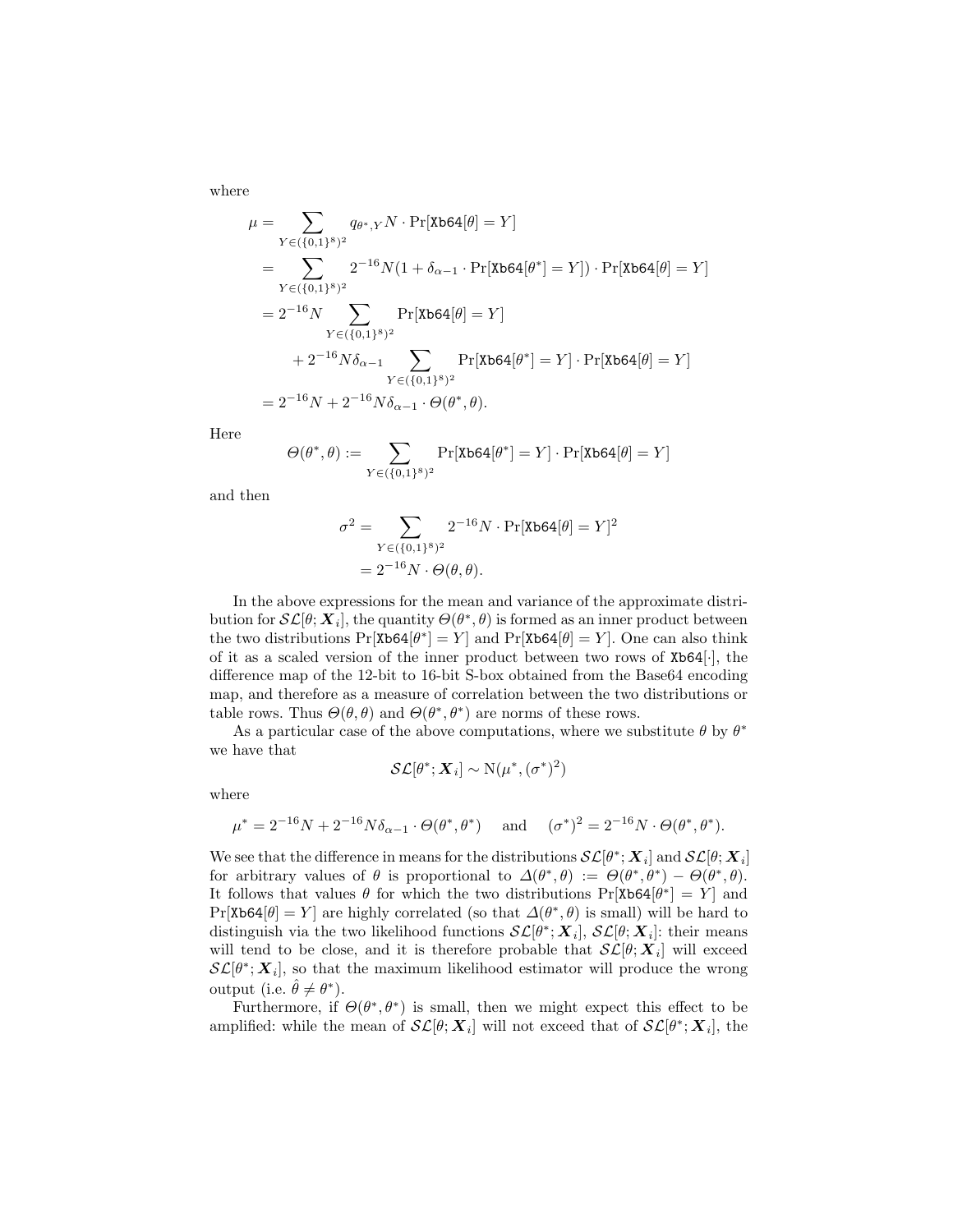variance of  $\mathcal{SL}[\theta; \mathbf{X}_i]$ , being proportional to  $\Theta(\theta, \theta)$ , could significantly exceed that of  $\mathcal{SL}[\theta^*; X_i]$  for some values of  $\theta$ . Then there is a fair chance that  $\mathcal{SL}[\theta; X_i]$ will exceed  $\mathcal{SL}[\theta^*; X_i]$  despite having a lower mean. Generally,  $\Theta(\theta^*, \theta^*)$  is small when the distribution  $Pr[X\triangleright 64[\theta^*] = Y]$  takes many positive (and necessarily small) values. This effect can be quite large: for example, when  $\theta^*$  consists of 2 6-bit all-zero values, we have  $Pr[Xb64[\theta^*] = (0x00, 0x00)] = 1$  so that  $\Theta(\theta^*, \theta^*) = 1$  (the largest possible value for  $\Theta$ ), but when  $\theta^* = (\text{0x2d}, \text{0x2d})$ we have  $\Theta(\theta^*, \theta^*) = 0.00494385$ , which is 202 times smaller than the maximum value.

Recall also that the maximum likelihood approach succeeds only if  $\mathcal{SL}[\theta^*; \boldsymbol{X}_i]$ exceeds  $\mathcal{SL}[\theta; \mathbf{X}_i]$  for every choice of  $\theta \neq \theta^*$ , and there are  $2^{12} - 1$  such choices where the procedure could fail. Thus the above effects are magnified by the large number of  $\theta$  values that need to be considered.

Finally, we note that the difference in means is equal to  $2^{-16}N\delta_{\alpha-1}\Delta(\theta^*,\theta)$ , while the corresponding difference in means for our TLS Scramble attack is equal to  $2^{-16}N\delta_{\kappa-2}$ . In general,  $\delta_{\alpha-1}$  and  $\delta_{\kappa-2}$  will be different but of the same order of magnitude. On the other hand,  $\Delta(\theta^*, \theta)$  acts as a scaling factor in reducing the difference of means when comparing our two attacks. This gives a heuristic reason for why our MCookies attack will require more ciphertexts than our attack on TLS Scramble: the log-likelihood measures are harder to distinguish for MCookies because their means are closer together.

In summary, we have obtained approximations to the distribution of the likelihood measures  $\mathcal{SL}[\theta; \mathbf{X}_i]$ ; their subsequent analysis suggests that certain values for  $\theta^*$ , the true plaintext parameter, will be difficult to recover with high reliability. Such values correspond to distributions  $Pr[Xb64[\theta^*] = Y]$  that are highly correlated with other distributions  $Pr[X\ge 64|\theta] = Y$  and in particular for which  $\Theta(\theta^*, \theta^*)$ , the norm of the relevant row in the Xb64[·] table, is small.

#### 5.4 Recovering Full Cookies

Finally, we turn from consideration of adjacent pairs of cookie symbols to the problem of recovering full cookies in an attack.

As in TLS Scramble, we can approximate the log-likelihood for the entire cookie value  $\theta = v_1 \cdots v_\alpha$  by the sum of the (approximate) log-likelihoods for the overlapping 6-bit value pairs  $(v_1, v_2), (v_2, v_3), \ldots (v_{\alpha-1}, v_{\alpha}),$  i.e.

$$
\mathcal{L}[\theta \; ; \; \bm{X}] \approx \sum_{j=1}^{\alpha-1} \mathcal{L}_j[\theta_j \; ; \; \bm{X}_j]
$$

where

$$
\mathcal{L}_j[\theta_j \ ; \ \mathcal{\boldsymbol{X}}_j] \approx -16N + \sum_{Y \in \left(\{0,1\}^8\right)^2} S(Y; \mathcal{\boldsymbol{X}}_j) \cdot \Pr[\texttt{Xb64}[\theta_j] = Y \mid \theta_j] \cdot \delta_{\alpha-1}.
$$

and

$$
\bm{X}=(\bm{X}_j)_{j=1}^{\alpha-1}
$$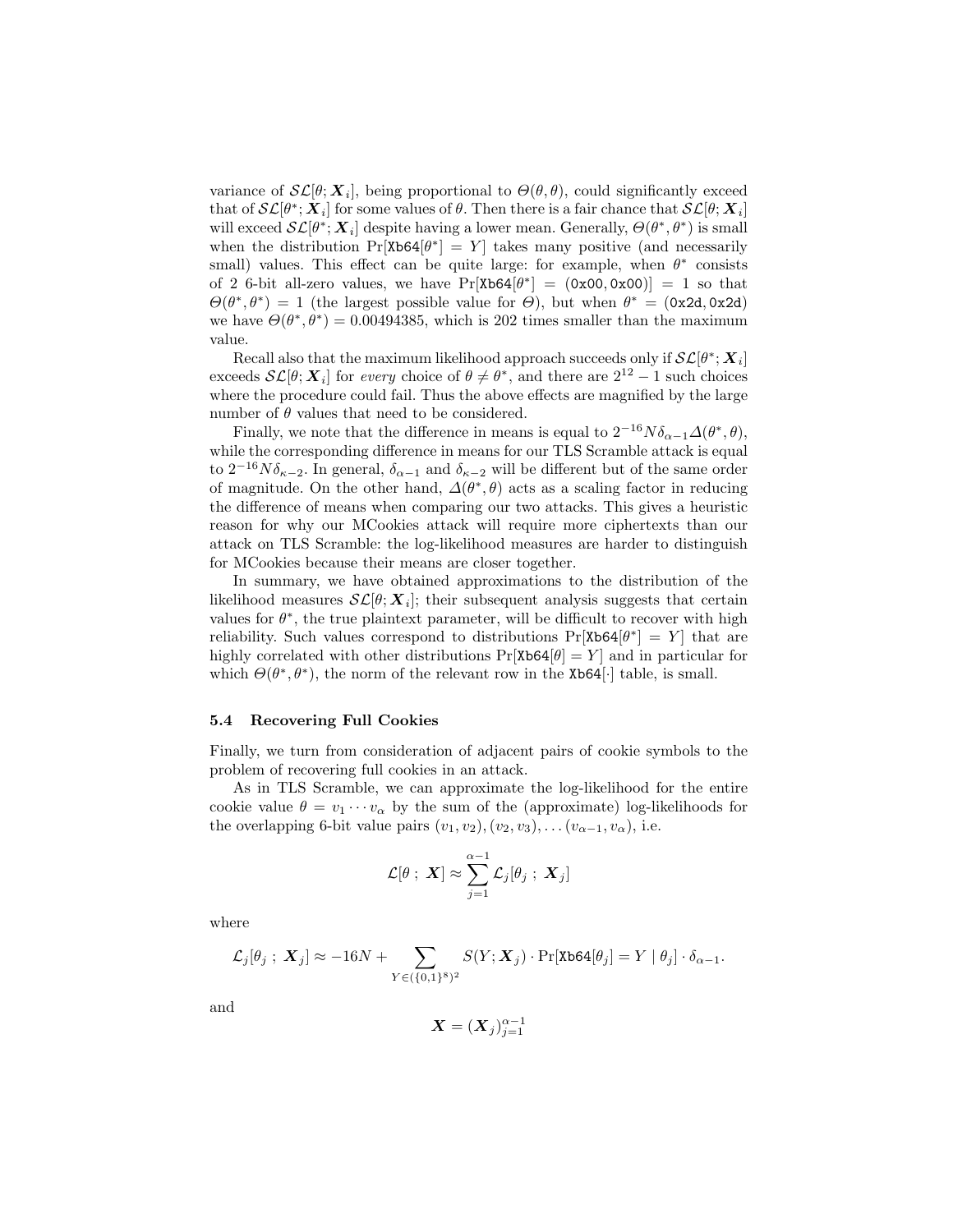is an array of size  $N \times (\alpha - 1)$  obtained from the available ciphertexts.

Of course, common terms ( $-16N$ ) and scale-factors ( $\delta_{\alpha-1}$ ) can be removed from the expression for  $\mathcal{L}_j$  when computing the summation over j values.

Our attack will then identify the cookie value  $\hat{\theta} = \hat{v}_1 \cdots \hat{v}_\alpha$  which maximizes  $\mathcal{L}[\theta : X]$ . As in the TLS Scramble case, this can be done efficiently using dynamic programming techniques. Our experimental results for recovering cookies protected with the MCookies method are presented in the next section.

## 6 Experimental Results

To validate the attacks presented in Sections 4 and 5 against TLS Scramble and MCookies, respectively, we ran several experiments simulating the attacks, and measured the obtained attack success rates. The details of the simulations as well as the obtained results are described below.

#### 6.1 TLS Scramble

Methodology For the attack against TLS Scramble, we used a mask length of  $\kappa = 9$  (Levillain et al. [10] recommends  $\kappa \ge 8$ ), and mainly focused on the recovery of 16 unknown bytes of a Base64 encoded cookie. The ten plaintext bytes preceding and the ten plaintext bytes following the cookie bytes were assumed to be known. This corresponds to a commonly encountered scenario for HTTP cookies, and allows the attack to essentially consider an extended 18 byte cookie with known first and last byte values. In this setting, we considered an attack using the known plaintext bytes preceding the cookie to recover the first eight bytes of the cookie, and the known plaintext bytes following the cookie to recover the last eight bytes of the cookie, effectively running the attack "backwards". Note that the strength of the Mantin bias  $\delta_k$ , and thereby the attack's success probability, decreases with the distance between the considered byte pairs i.e. considering the closest possible pairs of known plaintext and target cookie bytes is an advantage in the attack. Furthermore, we assumed the two halves of the cookie are recovered independently in the attack. This allow us to derive the success probability of recovering the entire 16-byte cookie from the success probability of recovering the first or last 8-byte half of the cookie (note that, when reordering the ciphertext bytes, it makes no difference whether the first or the last half of the cookie is recovered in the attack, as the Mantin biases are symmetric). Various optimisations of the attack in this setting are possible. It would, for example, be possible to exploit both the preceding and following known plaintext bytes simultaneously in the recovery of cookie bytes. We did not consider these optimisations further.

For the attack, we used the list Viterbi algorithm based on the likelihood estimate derived in Section 4.5 with a list size of  $L = 2^{15}$ . Due to the properties of the algorithm, this allow us to derive the results for any  $L < 2^{15}$ . In the attack, we consider the known byte immediately preceding the unknown cookie values to be part of the cookie when constructing the XOR values  $(x_i, x_{i+1})$  defined in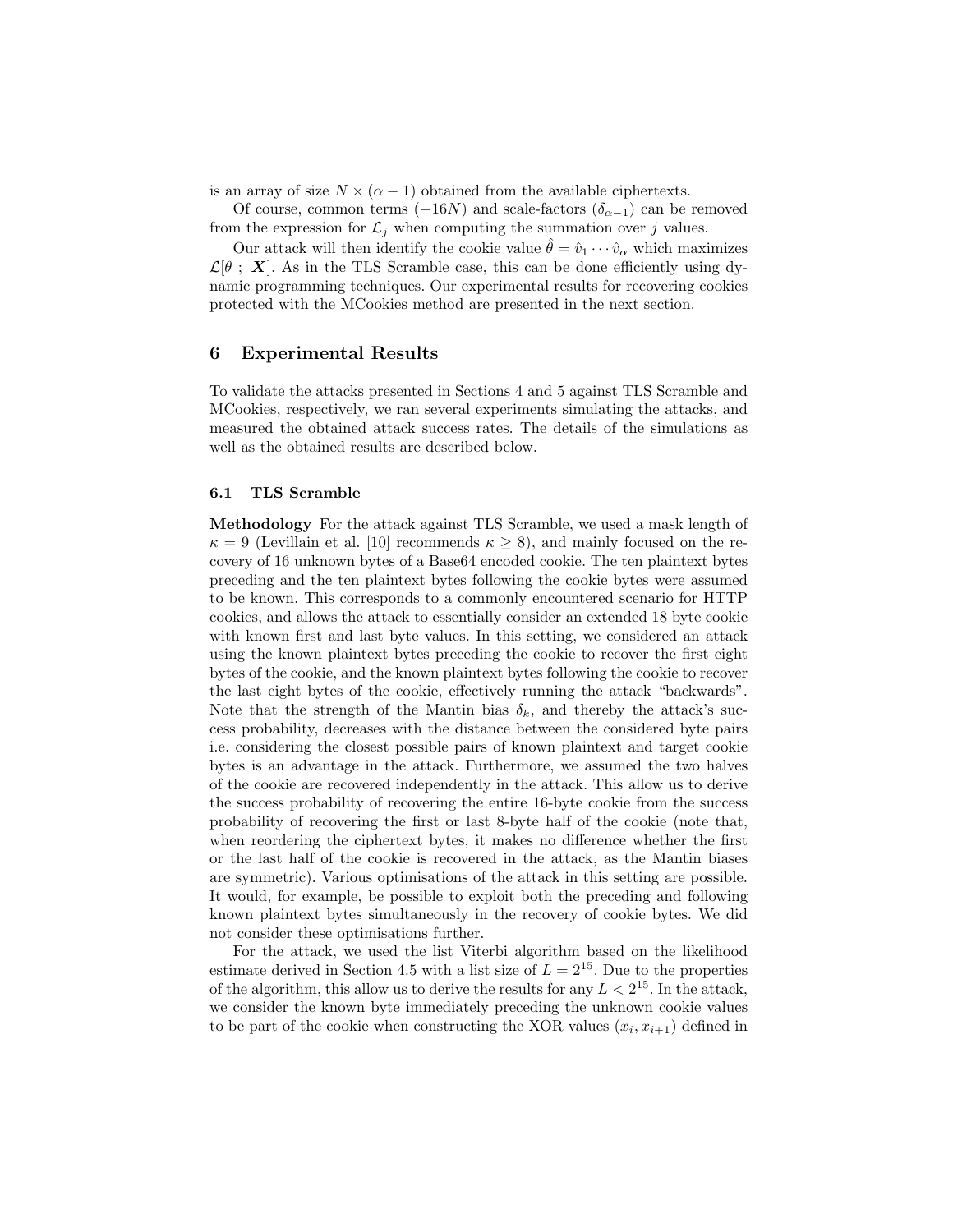

Fig. 3: Measured success rate of the attack against TLS Scramble ( $\kappa = 9$ ) for 8-byte cookie values. The abbreviation b64 denotes an attack against a Base64 encoded cookie; full denotes an attack against a cookie consisting of byte values taken from  $\{0,1\}^8$ ; L denotes the list size of the list Viterbi algorithm.

Section 4.2, and not part of the known preceding plaintext bytes  $(v_{i-\kappa}, v_{i-\kappa+1})$ . This ensures that the list Viterbi algorithm, which process the  $(x_i, x_{i+1})$  byte pairs can be initiated with a known first byte value. Note, however, that no terminating byte value is known, as we target the recovery of half cookies.

To measure the success rate of the attack, we generated ciphertexts in sets of size  $N = 2^{34}$  and  $N = 2^{35}$ , and for each set stored the counts  $S(\theta, X_i)$ defined in Section 4.3 for all possible values of  $\theta$  and for the relevant values of i. These were then accumulated to create counts for progressively larger values of N of the form  $N = x \cdot 2^{34}$  for  $x \in \{2, 3, \ldots, 9\}$ . In turn these counts were used in the attack simulation. We generated counts to simulate a total of 128 independent attacks. For completeness, we additionally simulated the attack for binary cookies consisting of 16 randomly chosen bytes (as opposed to Base64 encoded cookies) using a list size of  $L = 2^{10}$ , which allowed us to additionally derive the corresponding results for  $L = 1$ .

All computations needed for the simulations were done using a server equipped with a four-core Intel i7 3.4GHz CPU.

Results Figure 3 shows the measured success rate of the attack for the recovery of half of a 16-byte cookie for different values of  $N$ , whereas Figure 4 shows the derived success rate for a full 16-byte cookie. The latter simply corresponds to the expected success rate of the recovery of both halves of the cookie, based on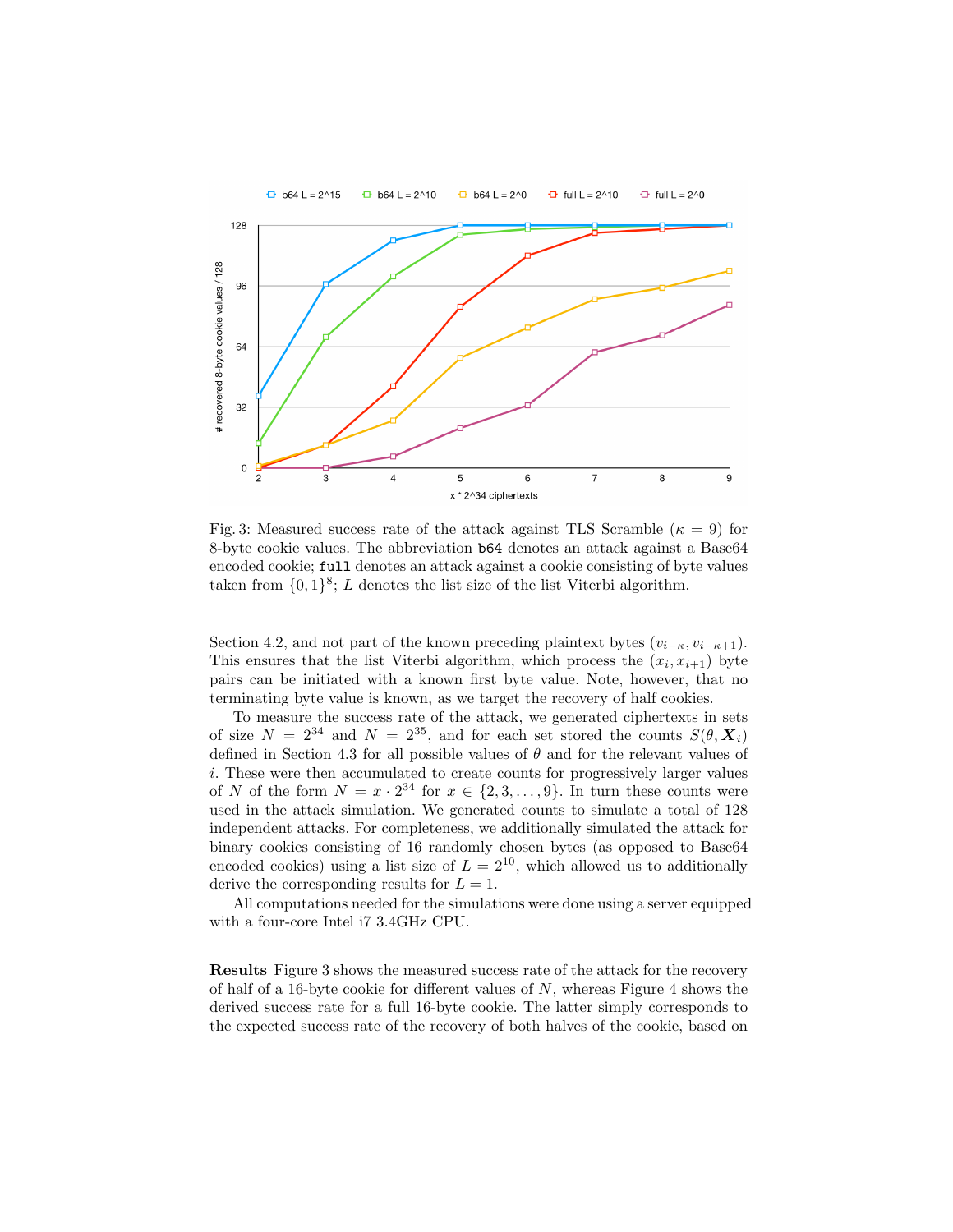

Fig. 4: Derived success rate of attack against TLS Scramble ( $\kappa = 9$ ) for 16-byte cookie values. The abbreviation b64 denotes an attack against a Base64 encoded cookie; full denotes an attack against a cookie consisting of byte values taken from  $\{0,1\}^8$ ; L denotes the list size of the list Viterbi algorithm.

the measurements shown in Figure 3. Each curve represents an attack against either a Base64 encoded cookie (denoted b64) or a cookie with byte values from the full byte range  $\{0,1\}^8$  (denoted full), as well as a list size of either  $L = 1$ ,  $L = 2^{10}$ , or  $L = 2^{15}$ .

As expected, Figure 4 shows, for a fixed  $N$ , a larger list size  $L$  increased the success rate, with the success rate for the attack against a Base64 encoded cookie with list size  $L = 2^{15}$  reaching 1 at  $N = 5 \cdot 2^{34}$ , whereas the corresponding success rate for a list size  $L = 1$  is 0.2. Likewise, in the case of a cookie with byte values in the full byte range  $\{0,1\}^8$ , a success rate of 1 is reached for  $N = 9 \cdot 2^{34}$ and  $L = 2^{10}$ , whereas the corresponding success rate for  $L = 1$  is 0.45.

In Section 4 we showed that, once about  $N = 2^{37}$  ciphertexts are available, we would expect the attack recovering 2-byte cookie values to succeed with high probability (because the expected value of the median rank of the log-likelihood of  $\theta^*$  is less than 1). However, our experiments target full cookie recovery while the evaluation in Section 4 was for recovery of just 2 bytes from cookies. This makes our full cookie recovery attack harder to perform with  $N = 2^{37}$  than the analysis of Section 4 would suggest. On the other hand, our use of a list Viterbi algorithm for large  $L$  makes cookie recovery easier (in that we adjudge an attack successful if the cookie appears anywhere in the output list). Despite these differences, the results portrayed in Figures 3 and 4 are broadly consistent with the analysis of Section 4, with good success rates being found in our simulations across the board for  $N = 8 \cdot 2^{34} = 2^{37}$ .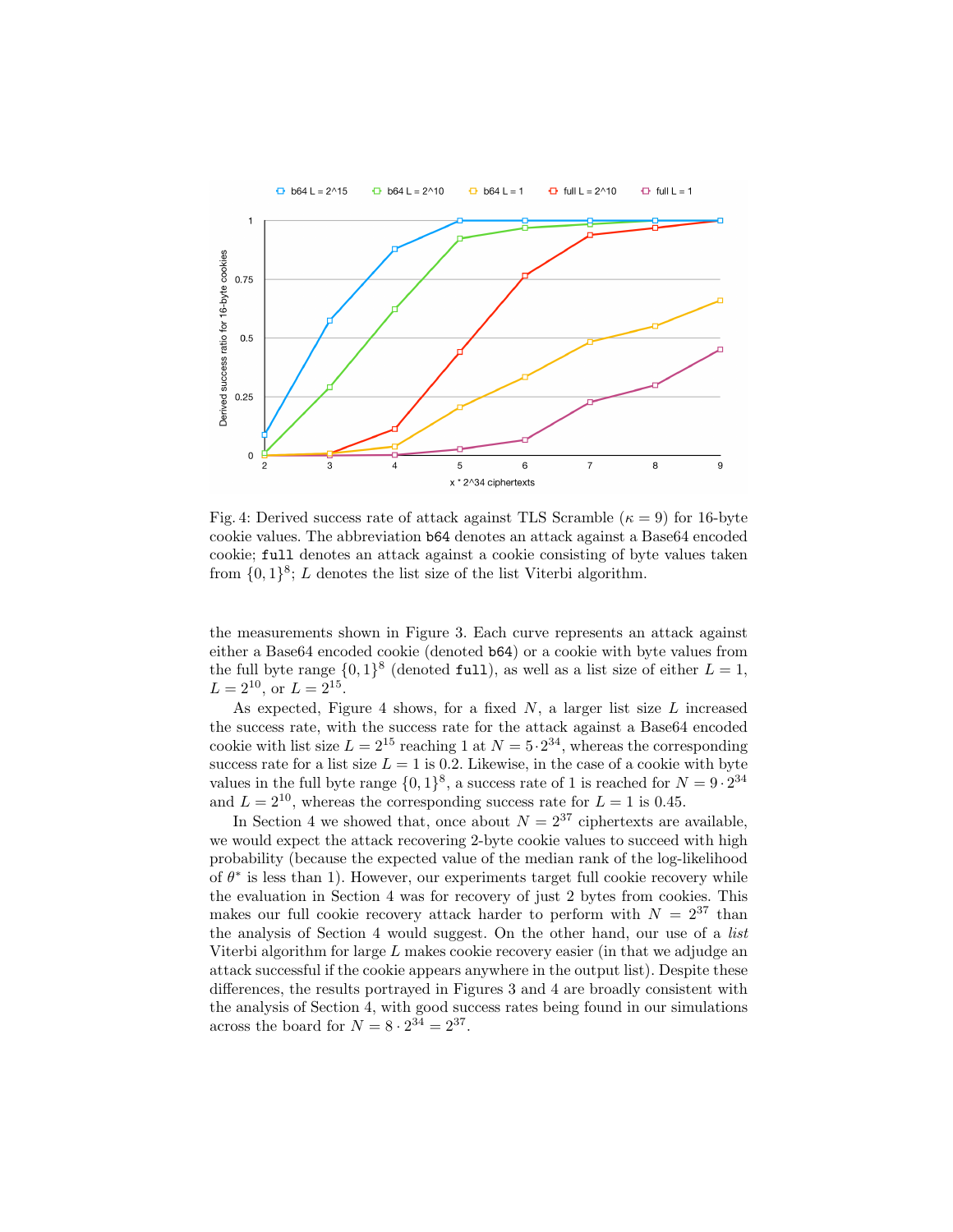| Cookie |     | Value (hex) |                                            |  |  |  |  |  |                            |  |    |
|--------|-----|-------------|--------------------------------------------|--|--|--|--|--|----------------------------|--|----|
| 1      |     |             | b4 14 4d 19 b0 49 40 72 ba d3 79           |  |  |  |  |  |                            |  |    |
| 2      | f9. |             | bd b7 2d 02 fd e0 26 85 2d d8              |  |  |  |  |  |                            |  |    |
| 3      | f1  |             | c7 80 cd 25 02 86 53 b4 0f cc              |  |  |  |  |  |                            |  |    |
| 4      |     |             | c6 b7 42 6f c2 af e5 13 19 2d 17           |  |  |  |  |  |                            |  |    |
| 5      | 63  |             | 17 b3 68 3c a5 fb a8 d8 29 4c              |  |  |  |  |  |                            |  |    |
| 6      |     |             | Oc 66 2c 90 e7 71 38 1a 3c c4 97           |  |  |  |  |  |                            |  |    |
| 7      |     |             | d2 c1 08 67 96 82 ac ef 51 f8 c3           |  |  |  |  |  |                            |  |    |
| 8      |     |             | ea 52 f2 b0 1c d0 e9 33 27 81 34           |  |  |  |  |  |                            |  |    |
| 9      |     |             | 78  4d  bb  af  da  c7  13  09  03  29  06 |  |  |  |  |  |                            |  |    |
| 10     |     |             | 32 bf 93 82 51 a7 e2 33 67 9e f3           |  |  |  |  |  |                            |  |    |
| 11     |     |             | 1d e0 b1 d0 e3 1b 23 b8 ee 47 16           |  |  |  |  |  |                            |  |    |
| 12     |     |             | 8a e5 15 2d ad b7 39 01 b9 e5 d4           |  |  |  |  |  |                            |  |    |
| 13     |     |             | 2b 66 d7 13 d1 ae da 24 f7 4a 4e           |  |  |  |  |  |                            |  |    |
| 14     |     |             | 30 69 0f 9a e6 19 09 07 7f f7 d3           |  |  |  |  |  |                            |  |    |
| 15     | 16  | 41          |                                            |  |  |  |  |  | fb 95 d5 9c 83 39 f0 c7 e0 |  |    |
| 16     |     |             | 62 19 30 f4 49 6b 5e 8a 8b 57              |  |  |  |  |  |                            |  | 8b |

Fig. 5: Cookie values used in the simulations of the attack on MCookies.

#### 6.2 MCookies

Methodology For the attack against MCookies, we considered a cookie consisting of 11 bytes. This corresponds to a 16-byte cookie value when masked and Base64 encoded, including a single Base64 padding character '='. It results in a 33-byte encoded value when considering the entire MCookies encoding process.

In this setting, a list Viterbi algorithm with known first and terminating byte values can be used due to the HTTP cookie having a known character preceding the mask/cookie value (the character '='), the mask and the masked cookie value being separated by a known character (the character  $\langle \cdot, \cdot \rangle$ ), and the same padding character being used for both the mask and the masked cookie i.e. in the construction of the  $X_i$  values described in Section 5.2, we considered the XOR of the encrypted mask including the preceding character '=', and the encrypted masked cookie including the preceding character ':'. We used a list size of  $L = 2^{15}$ , which allowed us to derived the corresponding results for  $L = 1$ and  $L = 2^{10}$ .

Unlike the TLS Scramble attack, the success rate of the MCookies attack is dependent on the cookie value being recovered (see discussion in Section 5). In the attack simulations, we generated the used cookie values using AES in counter mode. Specifically, we set each byte of the key to the value 0x02, and the IV to a cookie number which was increased for each new cookie, starting with the value 1. The generated keystream was used as the byte values of the cookie. The generated cookie values used in our experiments are shown in Figure 5.

For each cookie value, we generated ciphertexts in sets of size  $N = 2^{35}$ , stored the counts  $S(Y; X_i)$  defined in Section 5.2 for all possible values Y and the positions  $i \in \{0, \ldots, 15\}$  corresponding to the length of the encoded masked cookie including the known preceding character. These counts were accumulated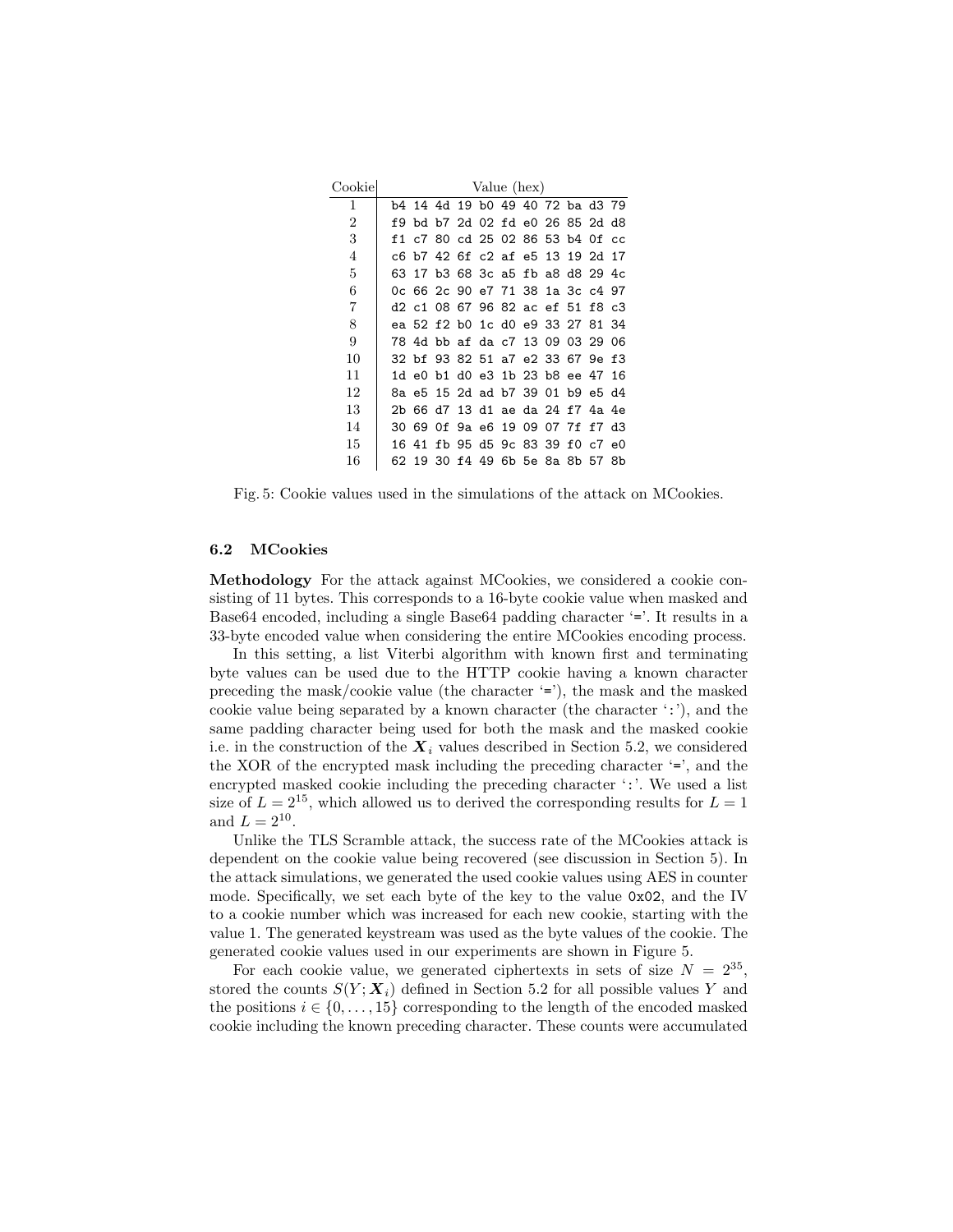

Fig. 6: Measured success rate of attack against MCookies for 16-byte (11-byte unencoded) cookie values.  $L$  denotes the list size of the list Viterbi algorithm.

to construct counts for progressively larger  $N$ , but as the biases in the case of MCookies are significantly weaker than in the case of TLS Scramble, we considered N of the form  $x \cdot 2^{42}$  for  $x \in \{2, \ldots, 8\}$ . Furthermore, due to the large amount of computational resources required, we were able to generate data sufficient to simulate only 16 independent attacks, each for a different cookie value. This corresponds to data derived from a total of  $2^{49}$  ciphertexts.

The generation of ciphertext data to simulate the attack for the first four cookies was done on a server equipped with two 14-core Intel Xeon 2.6GHz CPUs, whereas the generation of ciphertext data for the remaining cookies was carried out using Amazon Web Services (AWS) computing infrastructure. In total, the generation of ciphertext data required the equivalent of approximately 73,000 core-hours of computation on AWS; for the AWS computations, we used the largest available compute-optimized instances denoted c4.8xlarge. The part of the attack corresponding to running the list Viterbi algorithm was done on a server equipped with two 8-core Intel Xeon 3.3GHz CPUs.

Results Figure 6 shows the measured success rate of the attack for different values of  $N$ . Each curve corresponds to an attack using the list Viterbi algorithm with a list size of either  $L = 1$ ,  $L = 2^{10}$ , or  $L = 2^{15}$ . We note that even for  $L = 2^{15}$ and  $N = 8 \cdot 2^{42}$ , two out of the 16 considered cookies were not recovered. Both of these cookies contain 6-bit substrings leading to some of the smallest values in the table for  $Pr[X\mathbf{b64}|\theta] = Y$  (these values are 0x2c, 0x2e, and 0x39; see Figure 2 for a visual representation of the biases for these values). The poorer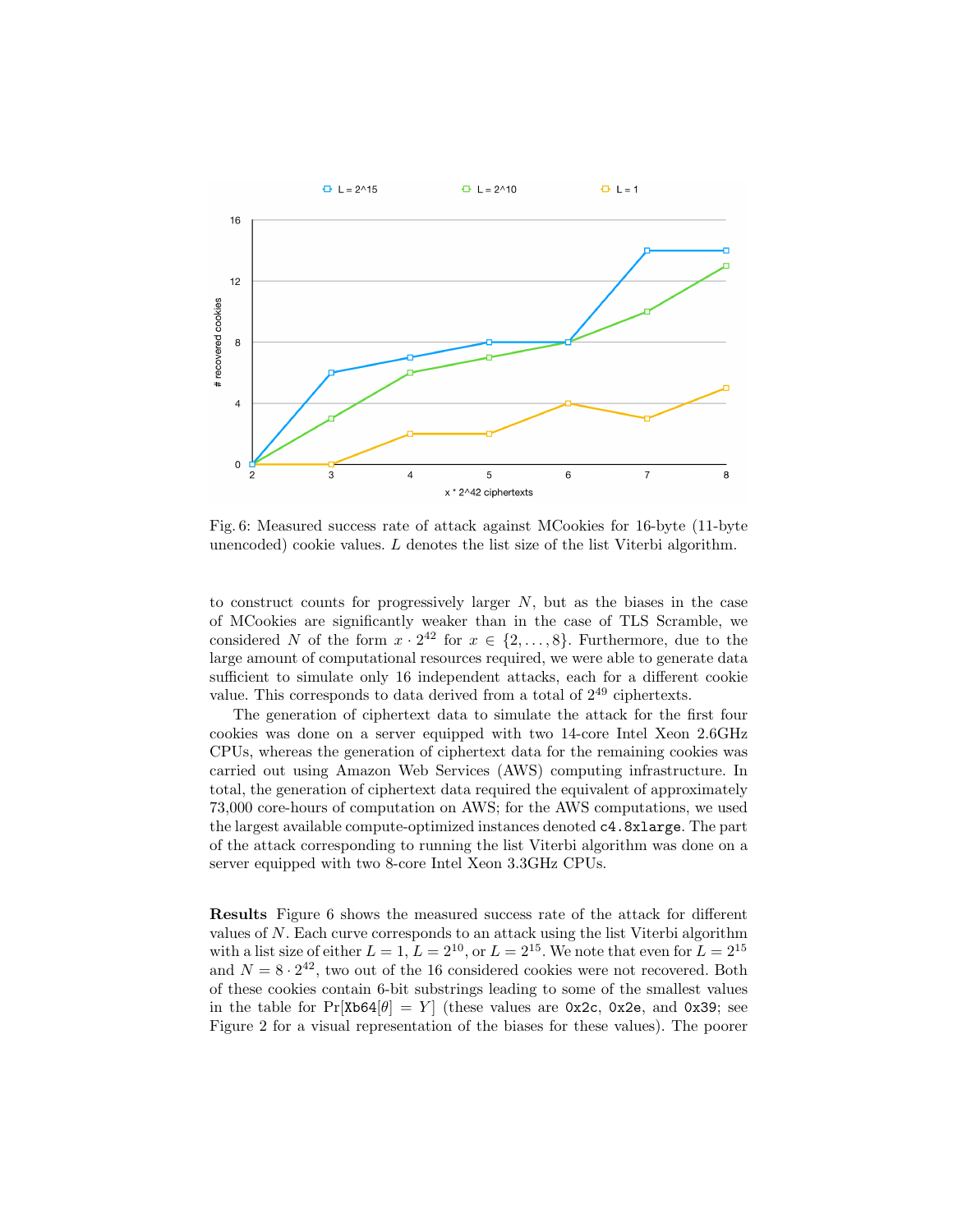performance of our attack in these cases is consistent with our discussion in Section 5.3. We are confident that with additional ciphertexts, these cookies would be recovered as well.

Generally, the recovery pattern is similar to the TLS Scramble attack, albeit higher values of N are required; the attacks using  $L = 2^{15}$  and  $L = 2^{10}$  perform significantly better than the attack for  $L = 1$ , while the difference between the performances for two larger values for  $L$  is less significant. Note that since only 16 attacks were simulated, the results shown in Figure 2 represent a more noisy measurement of the attack performance than the corresponding measurements for TLS Scramble, which was based on 128 independent attack simulations.

## 7 Conclusions

We have presented a comprehensive analysis of the two cookie masking methods of [10] when used in conjunction with RC4. We used the method of maximum likelihood estimation to develop statistically rigorous attacks, coupled with extensive simulations to estimate their performance. In the case of TLS Scramble, we were able to adapt the techniques developed in [4] to perform a theoretical evaluation of the number of ciphertexts needed to guarantee that the attack is successful with high probability. In both cases, we make use of the list Viterbi algorithm to extend our basic attacks recovering adjacent pairs of cookie symbols to full attacks recovering complete cookies. Our analysis indicates that the cookie masking methods presented in [10] do enhance the security of RC4 in SSL/TLS when it is used to protect HTTP cookies, but not sufficiently to warrant deploying the mechanisms as they stand.

It is interesting that, while the Base64 encoding of the masked cookie in MCookies was presumably not intended as a security measure, the presence of this encoding step means that our attack against MCookies becomes significantly harder to mount in practice compared to our attack on TLS Scramble. More precisely, the cost of the attack rises from around  $2^{37}$  ciphertexts to around  $2^{45}$ .

For our MCookies analysis, it would be useful to develop a better understanding of the distributional properties of the simplified log-likelihood function given in equation (7), and use this to perform an extended analysis (possibly using order statistics) to make predictions about the number of ciphertexts needed to recover  $\theta^*$  correctly. It would also be interesting to extend our analysis to handle masking mechanisms using multiple masks, as hinted at in [10] as being a possible extension of MCookies. In particular, it would be useful to evaluate how much extra security would be obtained by involving additional masks.

## Acknowledgements

This research was supported by a generous donation of computing resources by Amazon Web Services.

Paterson was supported in part by a research programme funded by Huawei Technologies and delivered through the Institute for Cyber Security Innovation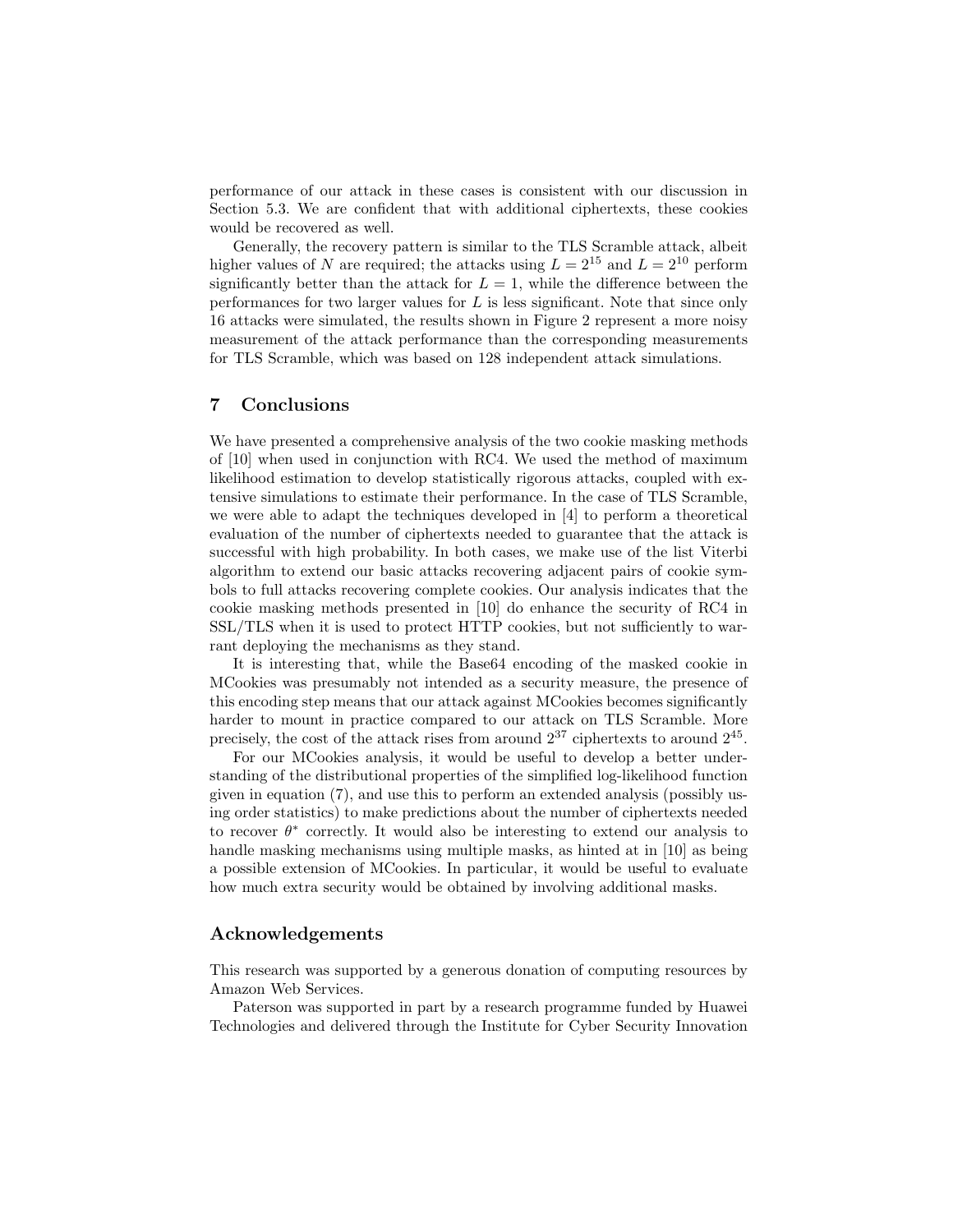at Royal Holloway, University of London. Schuldt was supported in part by JSPS KAKENHI Grant Number 15K16006.

## References

- 1. Nadhem J. AlFardan, Daniel J. Bernstein, Kenneth G. Paterson, Bertram Poettering, and Jacob C. N. Schuldt. On the Security of RC4 in TLS. In Proceedings of the 22nd USENIX Conference on Security, SEC'13, pages 305–320, Berkeley, CA, USA, 2013. USENIX Association.
- 2. Nadhem J. AlFardan and Kenneth G. Paterson. Lucky thirteen: Breaking the TLS and DTLS record protocols. In 2013 IEEE Symposium on Security and Privacy, SP 2013, Berkeley, CA, USA, May 19-22, 2013, pages 526–540. IEEE Computer Society, 2013.
- 3. Adam Barth. HTTP State Management Mechanism. RFC 6265 (Proposed Standard), April 2011.
- 4. Remi Bricout, Sean Murphy, Kenneth G. Paterson, and Thyla van der Merwe. Analysing and exploiting the Mantin biases in RC4. IACR Cryptology ePrint Archive, 2016:63, 2016.
- 5. Christina Garman, Kenneth G. Paterson, and Thyla van der Merwe. Attacks only get better: Password recovery attacks against RC4 in TLS. In Jung and Holz [9], pages 113–128.
- 6. Sourav Sen Gupta, Subhamoy Maitra, Goutam Paul, and Santanu Sarkar. (non- )random sequences from (non-)random permutations - analysis of RC4 stream cipher. J. Cryptology, 27(1):67–108, 2014.
- 7. Takanori Isobe, Toshihiro Ohigashi, Yuhei Watanabe, and Masakatu Morii. Full plaintext recovery attack on broadcast RC4. In Shiho Moriai, editor, Fast Software Encryption - 20th International Workshop, FSE 2013, Singapore, March 11-13, 2013. Revised Selected Papers, volume 8424 of Lecture Notes in Computer Science, pages 179–202. Springer, 2013.
- 8. Simon Josefsson. The Base16, Base32, and Base64 Data Encodings. RFC 4648 (Proposed Standard), October 2006.
- 9. Jaeyeon Jung and Thorsten Holz, editors. 24th USENIX Security Symposium, USENIX Security 15, Washington, D.C., USA, August 12-14, 2015. USENIX Association, 2015.
- 10. Olivier Levillain, Baptiste Gourdin, and Hervé Debar. TLS Record Protocol: Security Analysis and Defense-in-depth Countermeasures for HTTPS. In Feng Bao, Steven Miller, Jianying Zhou, and Gail-Joon Ahn, editors, Proceedings of the 10th ACM Symposium on Information, Computer and Communications Security, ASIA CCS '15, Singapore, April 14-17, 2015, pages 225–236. ACM, 2015.
- 11. Itsik Mantin. Predicting and distinguishing attacks on RC4 keystream generator. In Ronald Cramer, editor, EUROCRYPT, volume 3494 of Lecture Notes in Computer Science, pages 491–506. Springer, 2005.
- 12. Bodo Möller, Thai Duong, and Krzysztof Kotowicz. This POODLE bites: Exploiting the SSL 3.0 fallback, September 2014.
- 13. Toshihiro Ohigashi, Takanori Isobe, Yuhei Watanabe, and Masakatu Morii. How to recover any byte of plaintext on RC4. In Tanja Lange, Kristin E. Lauter, and Petr Lisonek, editors, Selected Areas in Cryptography - SAC 2013 - 20th International Conference, Burnaby, BC, Canada, August 14-16, 2013, Revised Selected Papers, volume 8282 of Lecture Notes in Computer Science, pages 155–173. Springer, 2013.